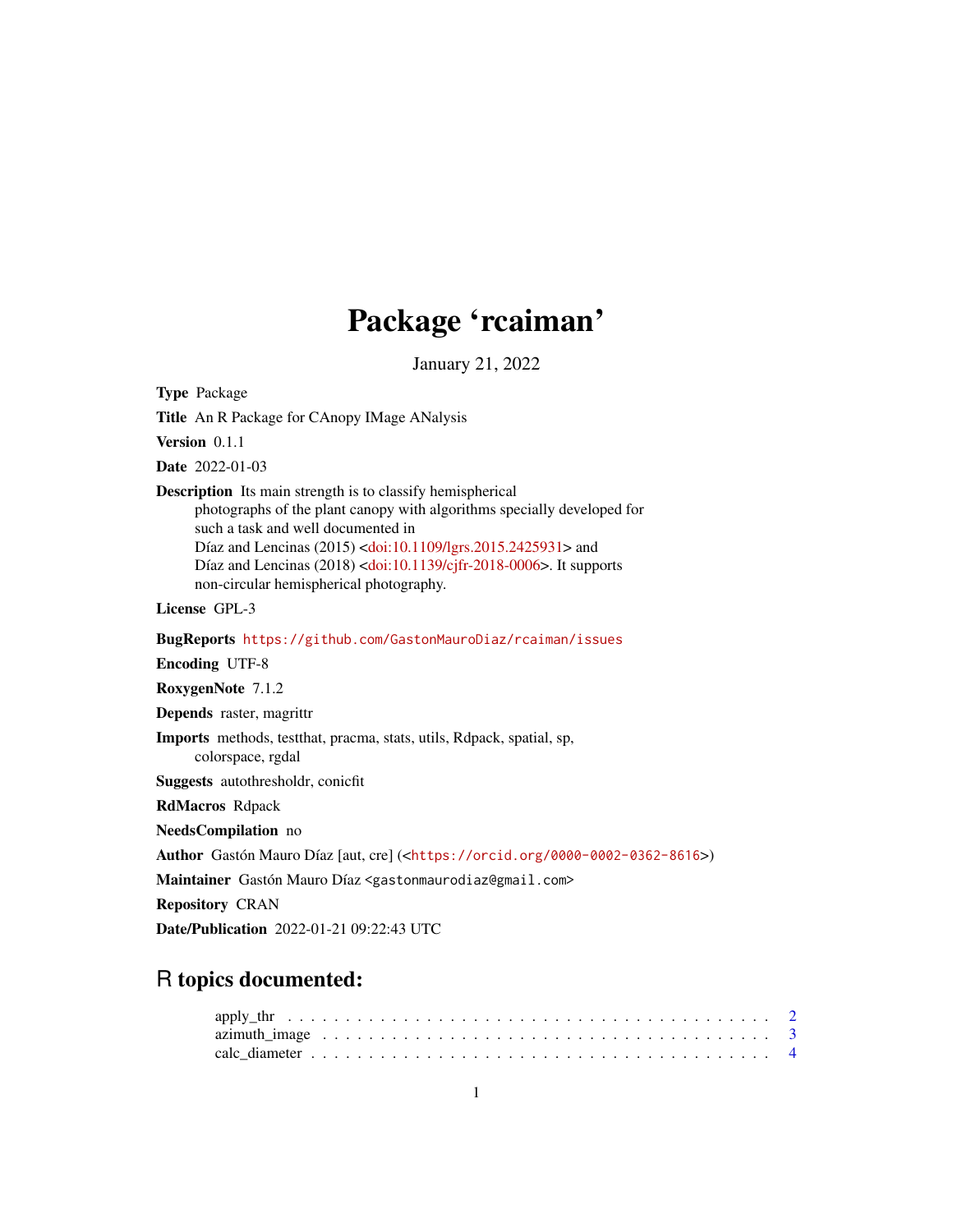<span id="page-1-0"></span>

|                                                                                                                              | 5              |
|------------------------------------------------------------------------------------------------------------------------------|----------------|
|                                                                                                                              | $\overline{7}$ |
| -8                                                                                                                           |                |
| 10<br>$expand\_noncircular \dots \dots \dots \dots \dots \dots \dots \dots \dots \dots \dots \dots \dots \dots \dots \dots$  |                |
| 11<br>extract feature                                                                                                        |                |
| 12                                                                                                                           |                |
| 13                                                                                                                           |                |
| 15                                                                                                                           |                |
| 17                                                                                                                           |                |
| 18                                                                                                                           |                |
| 19                                                                                                                           |                |
| 20                                                                                                                           |                |
| 21                                                                                                                           |                |
| 22                                                                                                                           |                |
| 23                                                                                                                           |                |
| 24                                                                                                                           |                |
|                                                                                                                              |                |
|                                                                                                                              |                |
| 27                                                                                                                           |                |
| 29                                                                                                                           |                |
| 31                                                                                                                           |                |
| 32                                                                                                                           |                |
| 32<br>sectors_segmentation $\dots \dots \dots \dots \dots \dots \dots \dots \dots \dots \dots \dots \dots \dots \dots \dots$ |                |
| 33                                                                                                                           |                |
| 34                                                                                                                           |                |
| 35                                                                                                                           |                |
| 36                                                                                                                           |                |
| 37                                                                                                                           |                |
| 38                                                                                                                           |                |
|                                                                                                                              |                |

#### **Index** [39](#page-38-0)

<span id="page-1-1"></span>apply\_thr *Apply threshold*

# Description

Global or local thresholding of images.

# Usage

apply\_thr(r, thr)

|     | RasterLayer                                             |
|-----|---------------------------------------------------------|
| thr | Numeric vector of length one or RasterLayer. Threshold. |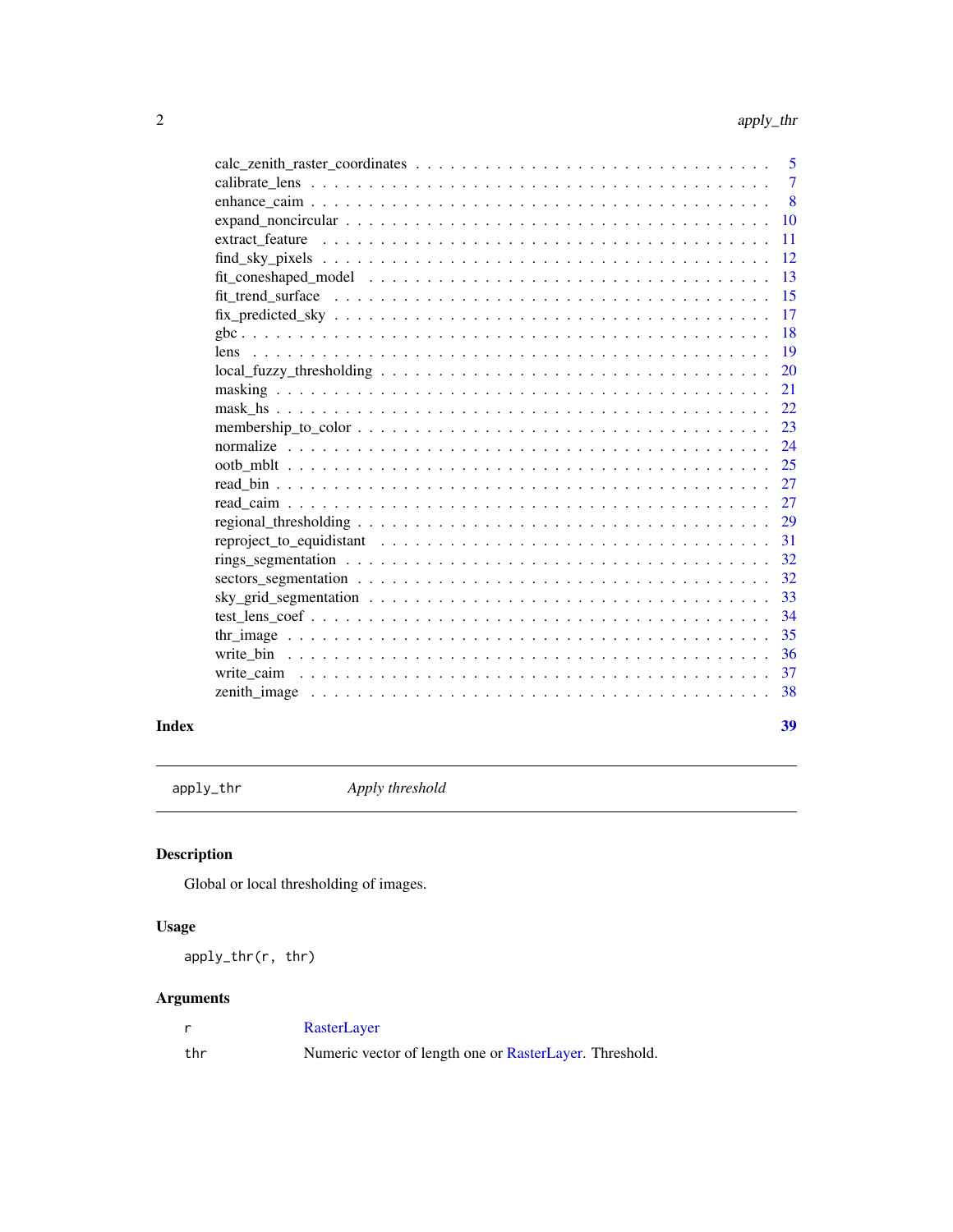# <span id="page-2-0"></span>azimuth\_image 3

# Details

It is a wrapper function around the operator > from the 'raster' package. If a single threshold value is provided as thr argument, it is applied to every pixel of the raster object r. If instead a [RasterLayer](#page-0-0) is provided, then a particular threshold is applied to each particular pixel.

# Value

An object of class [RasterLayer](#page-0-0) with values 0 and 1.

# See Also

```
Other Tools functions: extract_feature(), gbc(), masking(), normalize(), read_bin(), read_caim(),
regional_thresholding(), write_bin(), write_caim()
```
# Examples

```
r < - read_caim()
apply_thr(r$Blue, 120)
## Not run:
# This function is useful in combination with the 'autothresholdr'
# package. For example:
require(autothresholdr)
thr <- auto_thresh(r$Blue[], "IsoData")[1]
bin <- apply_thr(r$Blue, thr)
plot(bin)
```
## End(Not run)

<span id="page-2-1"></span>azimuth\_image *Azimuth image*

# Description

Build a single layer image with azimuth angles as pixel values.

#### Usage

```
azimuth_image(z)
```
#### Arguments

z [RasterLayer](#page-0-0) built with [zenith\\_image](#page-37-1).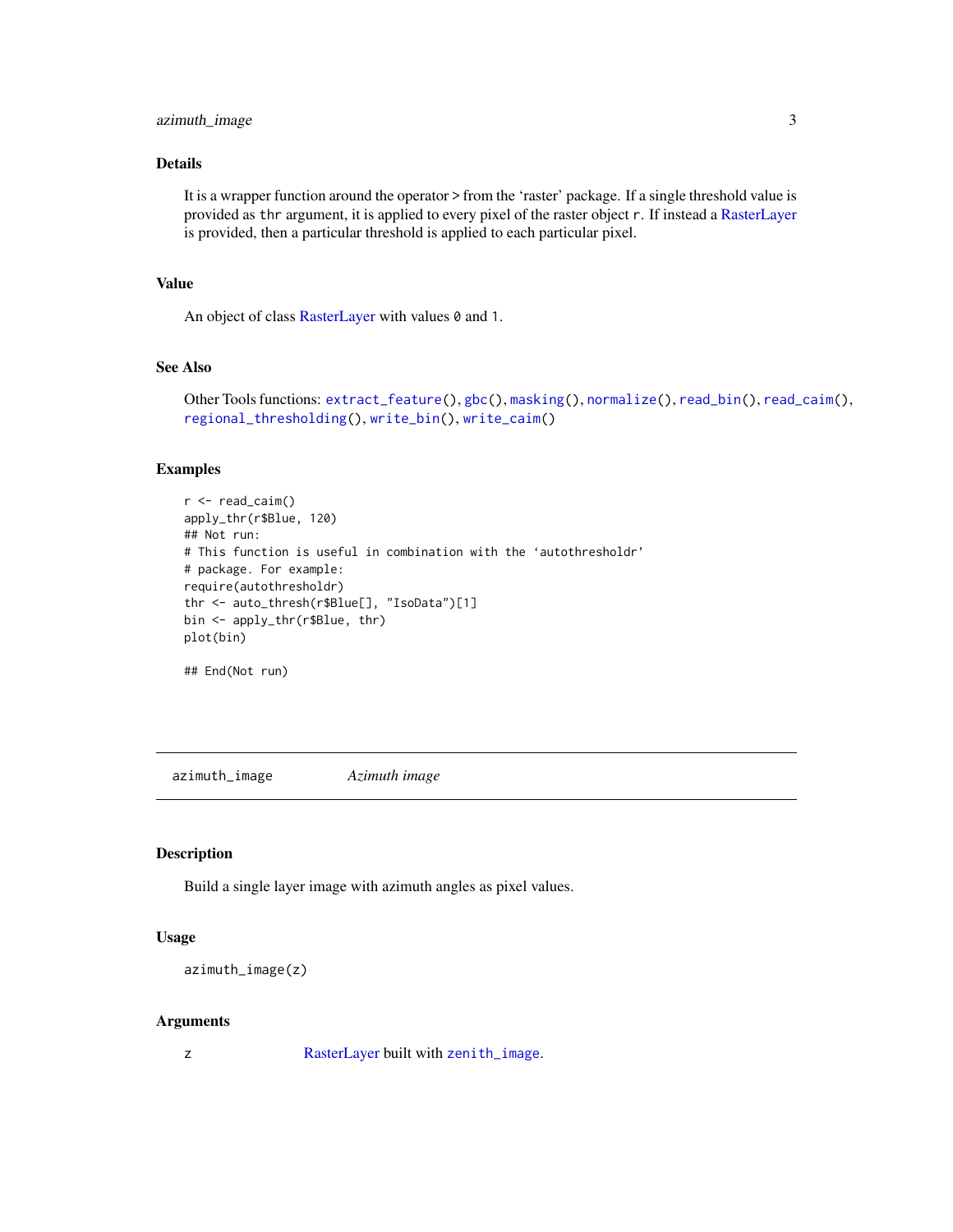<span id="page-3-0"></span>Value

An object of class [RasterLayer](#page-0-0) of azimuth angles in degrees. North  $(0^{\circ})$  is pointing up as in maps, but East (90º) and West (270º) are flipped respect to maps. To understand why is that, take two flash-card size pieces of paper. Put one on a table in front of you and draw on it a compass rose. Take the other and hold it with your arms extended over your head, and, following the directions of the compass rose in front of you, draw another compass rose in the paper side that face down. Then, put it down and compare both compass roses.

# See Also

Other Lens functions: [calc\\_diameter\(](#page-3-1)), [calc\\_zenith\\_raster\\_coordinates\(](#page-4-1)), [calibrate\\_lens\(](#page-6-1)), [expand\\_noncircular\(](#page-9-1)), [lens\(](#page-18-1)), [reproject\\_to\\_equidistant\(](#page-30-1)), [test\\_lens\\_coef\(](#page-33-1)), [zenith\\_image\(](#page-37-1))

#### Examples

```
z <- zenith_image(1490, lens("Nikon_FCE9"))
azimuth_image(z)
plot(z)
```
<span id="page-3-1"></span>calc\_diameter *Calculate diameter*

#### **Description**

Calculate the diameter in pixels of a 180º fisheye image.

#### Usage

calc\_diameter(lens\_coef, radius\_px, angle)

# Arguments

| lens coef | Numeric vector. Polynomial coefficients of the lens projection function. |
|-----------|--------------------------------------------------------------------------|
| radius_px | Numeric vector. Distance in pixels from the zenith.                      |
| angle     | Numeric vector. Zenith angle in degrees.                                 |

# Details

This function is useful to handle devices with field of view different than 180 degrees. Given a lens projection function and data points consisting of radii (pixels) and their correspondent zenith angle ( $\theta$ ), it returns the radius of the horizon (i.e., the radius for  $\theta$  equal to 90 degrees).

It is particularly useful when working with non-circular hemispherical photography. It will help to find the diameter that a circular image would have if the equipment would depict the whole hemisphere.

The required data (radius-angle data) can be obtained following the instructions given in the [user](https://www.schleppi.ch/patrick/hemisfer/help/en/lens.htm) [manual of Hemisfer software.](https://www.schleppi.ch/patrick/hemisfer/help/en/lens.htm) They suggests using a corner to set up markers on the walls from 0<sup>o</sup>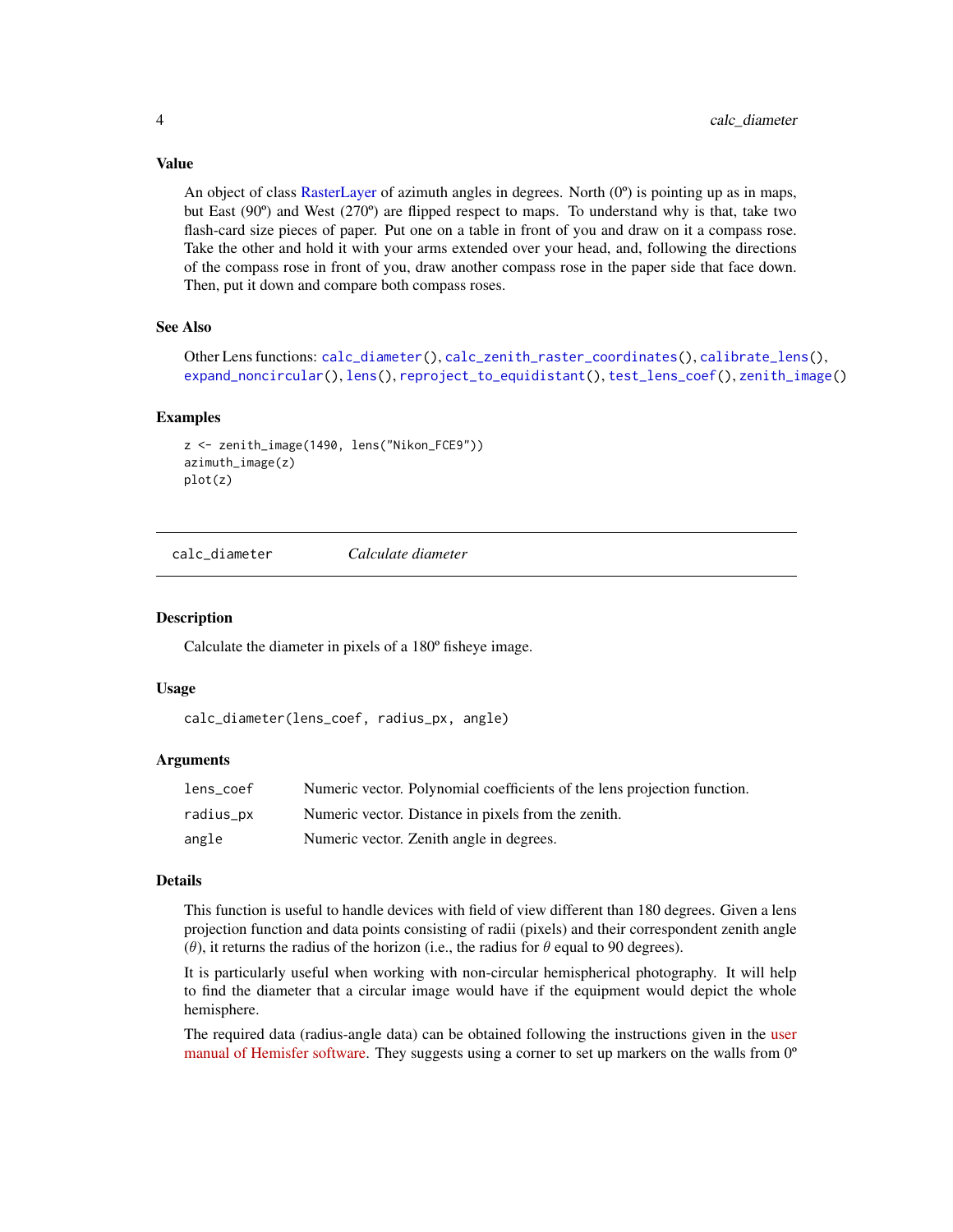<span id="page-4-0"></span>to 90°  $\theta$ . A fast way of obtaining a photograph showing several targets with known  $\theta$  is to find a wall, draw a triangle of  $5 \times 4 \times 3$  meters on the floor, with the 4-meter side over the wall. Locate the camera over the vertice that is 3 meters away from the wall. Place it at a given height above the floor, 1.3 meters for instance. Point the camera to the wall. Make a mark on the wall at 1.3 meters over the vertice that is in front of the camera. Next, make four more marks with one meter of distance between them and on a horizontal line. This will create marks for 0º, 18º, 34º, 45º, and 54 $\degree$  θ. Don't forget to align the zenith coordinates with the  $0\degree$  θ mark and check if the optical axis is leveled.

For obtaining the lens projection of a new lens, refer to [calibrate\\_lens](#page-6-1).

#### Value

Numeric vector of length one. The diameter is expressed in whole numbers following the standard practice.

#### See Also

Other Lens functions: [azimuth\\_image\(](#page-2-1)), [calc\\_zenith\\_raster\\_coordinates\(](#page-4-1)), [calibrate\\_lens\(](#page-6-1)), [expand\\_noncircular\(](#page-9-1)), [lens\(](#page-18-1)), [reproject\\_to\\_equidistant\(](#page-30-1)), [test\\_lens\\_coef\(](#page-33-1)), [zenith\\_image\(](#page-37-1))

#### Examples

# Nikon D50 and Fisheye Nikkor 10.5 mm lens calc\_diameter(lens("Nikkor\_10.5\_mm"), 1202, 54)

<span id="page-4-1"></span>calc\_zenith\_raster\_coordinates

*Calculate zenith raster coordinates*

# **Description**

Calculate zenith raster coordinates from points digitized with the open-source software package 'ImageJ'. The zenith is the point on the image that represents the zenith when upward-looking photographs are taken with the optical axis parallel to the vertical line.

#### Usage

calc\_zenith\_raster\_coordinates(path\_to\_csv)

# Arguments

path\_to\_csv Character vector of length one. Path to a CSV file created with the [point selec](https://imagej.nih.gov/ij/docs/guide/146-19.html#sec:Multi-point-Tool)[tion tool of 'ImageJ' software.](https://imagej.nih.gov/ij/docs/guide/146-19.html#sec:Multi-point-Tool)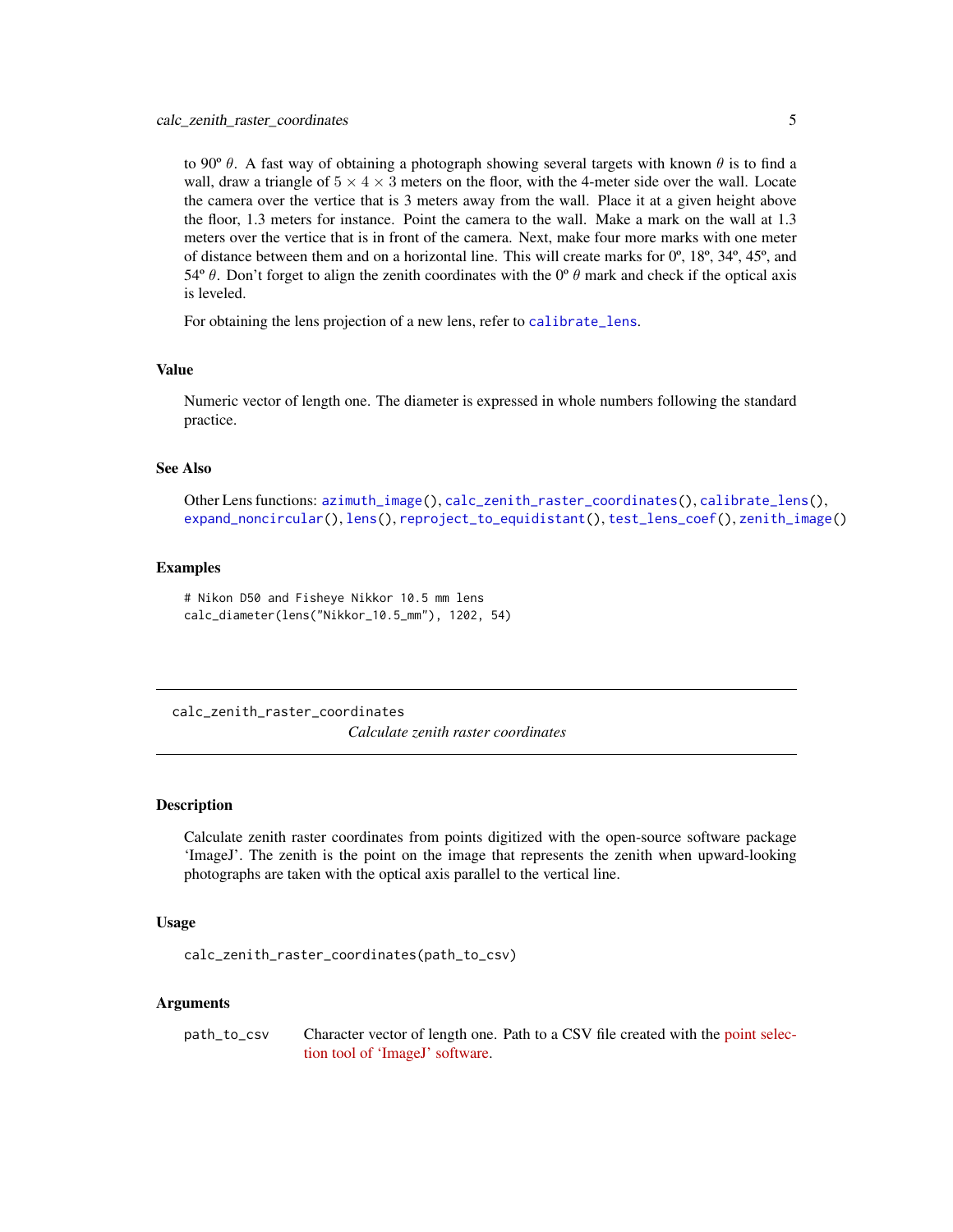#### <span id="page-5-0"></span>Details

The technique described under the headline 'Optical center characterization' of the [user manual of](https://www6.paca.inrae.fr/can-eye/content/download/3052/30819/version/4/file/CAN_EYE_User_Manual.pdf) [the software Can-Eye](https://www6.paca.inrae.fr/can-eye/content/download/3052/30819/version/4/file/CAN_EYE_User_Manual.pdf) can be used to acquire the data for determining the zenith coordinates. This technique was used by Pekin and Macfarlane (2009), among others. Briefly, it consists in drilling a small hole in the cap of the fisheye lens (it must be away from the center of the cap), and taking about ten photographs without removing the cap. The cap must be rotated about 30º before taking each photograph. The method implemented here do not support multiple holes.

The [point selection tool of 'ImageJ' software](https://imagej.nih.gov/ij/docs/guide/146-19.html#sec:Multi-point-Tool) should be used to manually digitize the white dots and create a CSV file to feed this function.

Another method –only valid for circular hemispherical photographs– is taking a very bright picture (for example, a picture of a room with walls painted in light colors) with the lens completely free (do not use any mount). Then, digitize points over the perimeter of the circle. This was the method used for producing the example (see below). It is worth noting that the perimeter of the circle depicted in a circular hemispherical photograph is not necessarily the horizon.

# Value

Numeric vector of length two. Raster coordinates of the zenith, assuming a lens facing up with its optical axis parallel to the vertical line. It is important to note the difference between the raster coordinates and the Cartesian coordinates. In the latter, the vertical axis value decreases down, but the opposite is true for the raster coordinates, which works like a spreadsheet.

#### References

Pekin B, Macfarlane C (2009). "Measurement of crown cover and leaf area index using digital cover photography and its application to remote sensing." *Remote Sensing*, 1(4), 1298–1320. doi: [10.3390/rs1041298.](https://doi.org/10.3390/rs1041298)

# See Also

Other Lens functions: [azimuth\\_image\(](#page-2-1)), [calc\\_diameter\(](#page-3-1)), [calibrate\\_lens\(](#page-6-1)), [expand\\_noncircular\(](#page-9-1)), [lens\(](#page-18-1)), [reproject\\_to\\_equidistant\(](#page-30-1)), [test\\_lens\\_coef\(](#page-33-1)), [zenith\\_image\(](#page-37-1))

#### Examples

```
## Not run:
path <- system.file("external/points_over_perimeter.csv",
                    package = "rcaiman")
calc_zenith_raster_coordinates(path)
```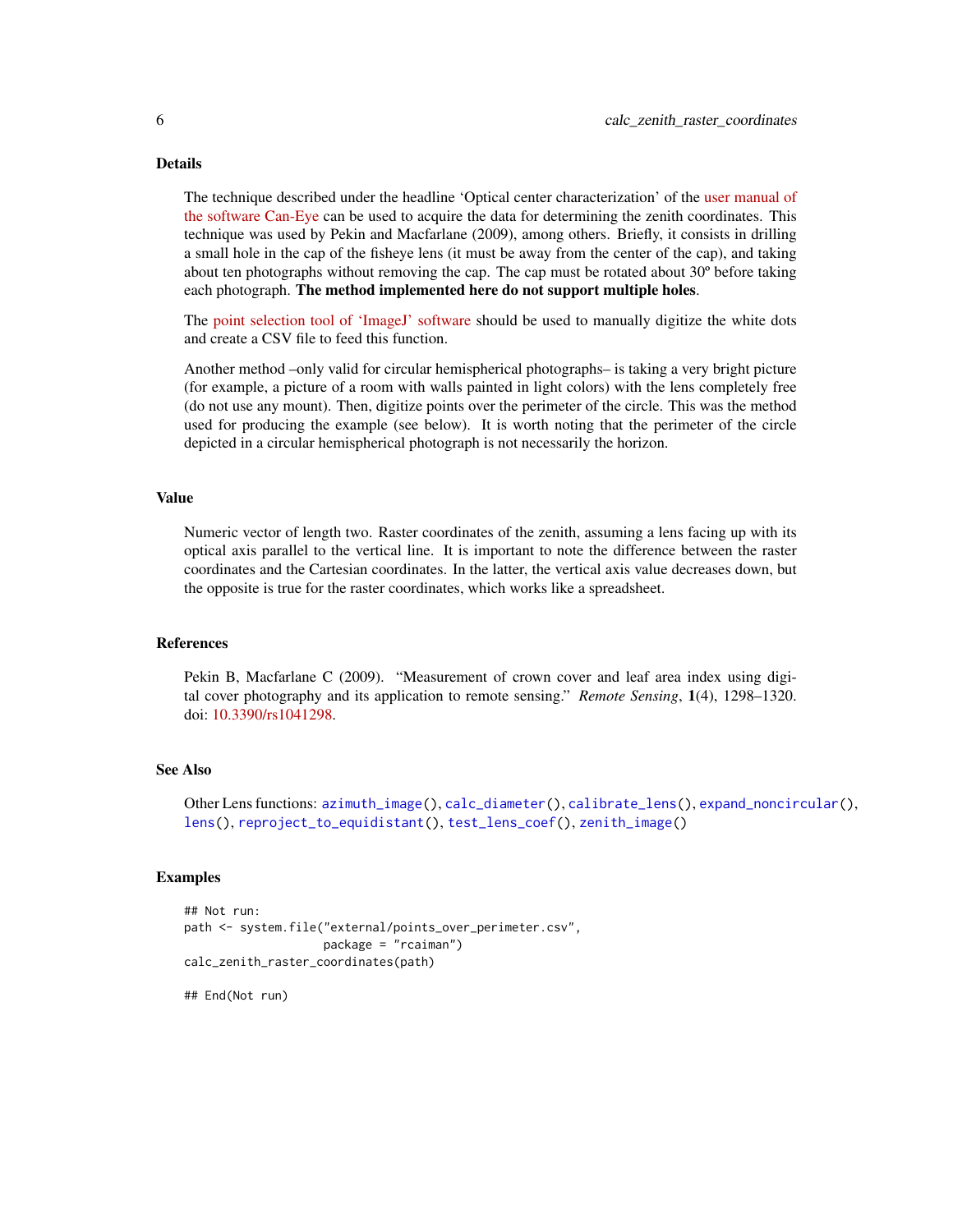<span id="page-6-1"></span><span id="page-6-0"></span>calibrate\_lens *Calibrate lens*

#### Description

Calibrate a fisheye lens. This type of lens has wide field of view and a consistent azimuthal distortion, so a precise mathematical relation can be fit between the distance to the zenith on the image space and the zenith angle on the hemispherical space.

#### Usage

```
calibrate_lens(path_to_csv, degree = 3)
```
# Arguments

| path_to_csv | Character vector of length one. Path to a CSV file created with the point selec- |
|-------------|----------------------------------------------------------------------------------|
|             | tion tool of 'ImageJ' software.                                                  |
| degree      | Numeric vector of length one. Polynomial model degree.                           |

# Details

If you cannot find the coefficient of your lens on the literature, you may want to try the solution offered here. It requires, in addition to this package and the open-source [ImageJ software package,](https://imagej.nih.gov/ij/download.html) the following materials:

- camera and lens
- tripod
- standard yoga mat
- table of about  $70 \times$  larger than the yoga mat
- twenty two push pins of different colors
- scissors
- One print of this [sheet](https://osf.io/tudzc/download) (A1 size, almost like a poster).

Cut the sheet by the dashed line. Place the yoga mat extended on top of the table. Place the sheet on top of the yoga mat. Align the dashed line with the yoga mat border closest to you, and place push pins on each cross. If you are gentle, the yoga mat will allows you to do that without damaging the table. Of course, other materials could be used to obtain the same result, such as cardboard, foam, nails, etc.

Place the camera on the tripod, align its optical axis with the table while looking for getting an image showing the overlapping of the three pairs of push pins as instructed in the print. Take a photograph and check if it looks more or less like [this one.](https://osf.io/tudzc/download)

Transfer the photograph to the computer, open it with ImageJ, and use the [point selection tool](https://imagej.nih.gov/ij/docs/guide/146-19.html#sec:Multi-point-Tool) to digitize the push pins, starting from the zenith push pin and not skipping any showed push pin. This method was inspired by the calibration board from Clark and Follin (1988).

As a tip, use [test\\_lens\\_coef](#page-33-1) to test if coefficient are OK. If not, try moving the last points a little bit. Put the last one a few pixels farther from the zenith is usually enough.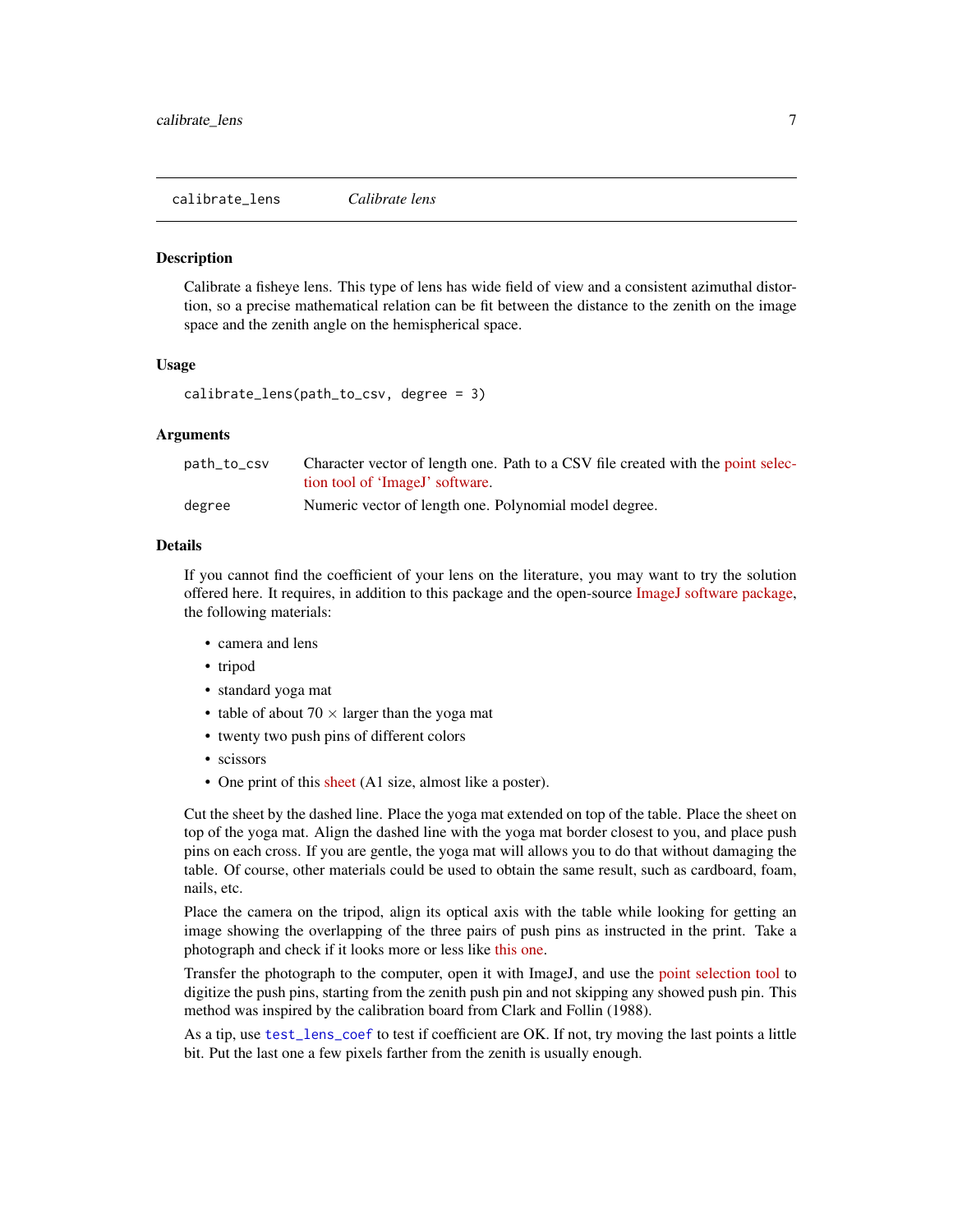#### <span id="page-7-0"></span>Value

An object of class list with named elements. 'lens\_coef' stands for lens coefficients, 'max\_theta' for maximum zenith angle in degrees, and 'max\_theta\_px' for distance in pixels between the zenith and the maximum zenith angle in pixels units.

#### References

Clark JA, Follin GM (1988). "A simple equal area calibration for fisheye photography." *Agricultural and Forest Meteorology*, 44(1), 19–25. doi: [10.1016/01681923\(88\)900305,](https://doi.org/10.1016/0168-1923(88)90030-5) [https://doi.org/10.](https://doi.org/10.1016/0168-1923(88)90030-5) [1016/0168-1923\(88\)90030-5](https://doi.org/10.1016/0168-1923(88)90030-5).

# See Also

Other Lens functions: [azimuth\\_image\(](#page-2-1)), [calc\\_diameter\(](#page-3-1)), [calc\\_zenith\\_raster\\_coordinates\(](#page-4-1)), [expand\\_noncircular\(](#page-9-1)), [lens\(](#page-18-1)), [reproject\\_to\\_equidistant\(](#page-30-1)), [test\\_lens\\_coef\(](#page-33-1)), [zenith\\_image\(](#page-37-1))

# Examples

```
path <- system.file("external/Results_calibration.csv", package = "rcaiman")
calibration <- calibrate_lens(path)
calibration$lens_coef
calibration$max_theta
calibration$max_thera_px
test_lens_coef(calibration$lens_coef)
```
<span id="page-7-1"></span>enhance\_caim *Enhance canopy image*

#### Description

This function is presented in Díaz and Lencinas (2015). It uses the color perceptual attributes to enhance the contrast between the sky and plants through fuzzy classification. Color has three different perceptual attributes: hue, lightness, and chroma. The algorithm was developed following this premise: the color of the sky is different from the color of plants. It performs the next classification rules, here expressed in natural language: clear sky is blue and clouds decrease its chroma; if clouds are highly dense, then the sky is achromatic, and, in such cases, it can be light or dark; everything that does not match this description is not sky. These linguistic rules were translated to math language by means of fuzzy logic.

# Usage

```
enhance_caim(caim, m, sky_blue, w_red = 0, gamma = NULL)
```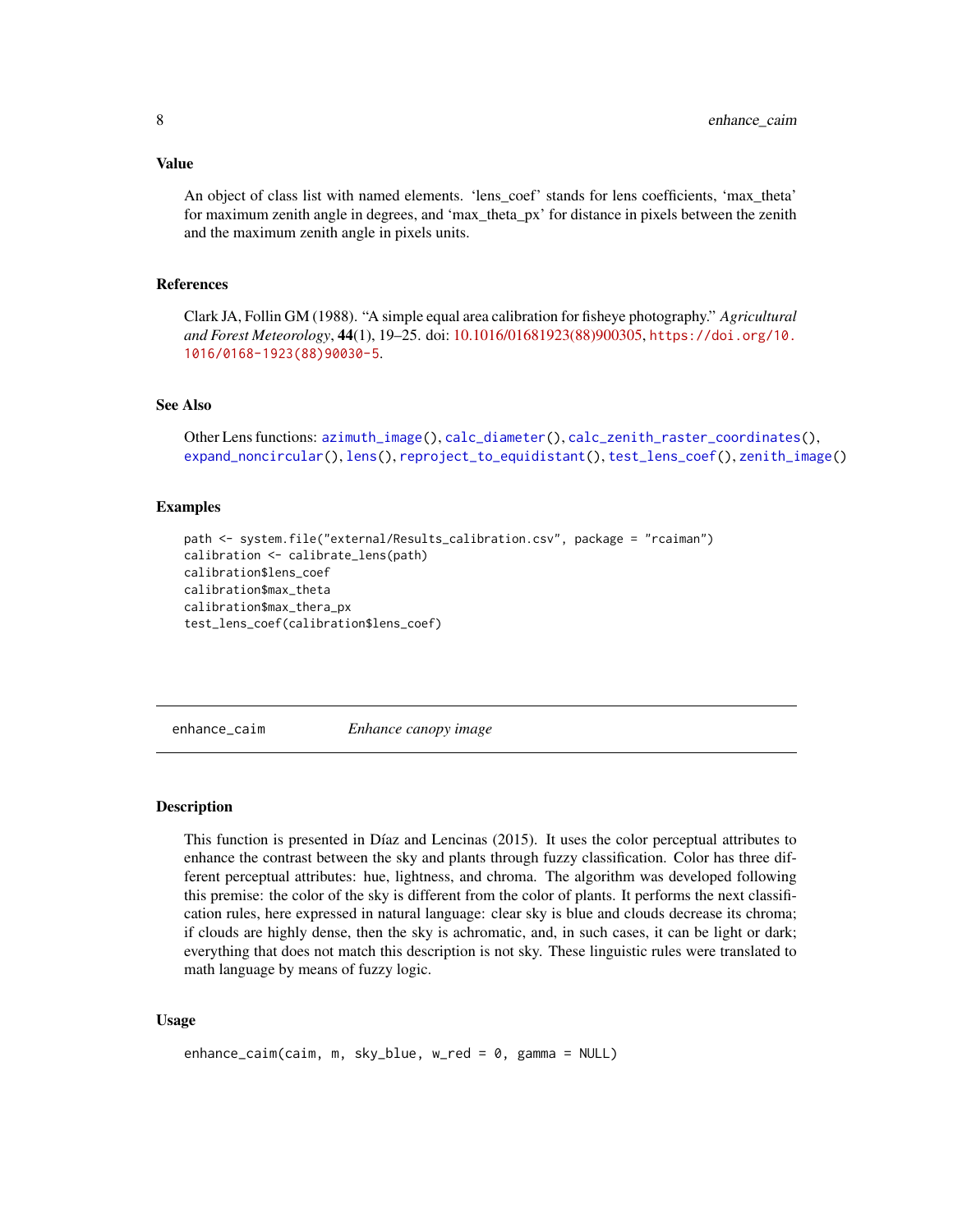# <span id="page-8-0"></span>enhance\_caim 9

#### **Arguments**

| caim     | RasterBrick. The return of a call to read_caim.                                                                                                                                                                                                          |
|----------|----------------------------------------------------------------------------------------------------------------------------------------------------------------------------------------------------------------------------------------------------------|
| m        | RasterLayer. A mask. Usually, the result of a call to mask_hs.                                                                                                                                                                                           |
| sky_blue | color. Is the target_color argument to be passed to membership_to_color.                                                                                                                                                                                 |
| w_red    | Numeric vector of length one. Weight of the red channel. A single layer image<br>is calculated as a weighted average of the blue and red channels. This layer<br>is used as lightness information. The weight of the blue is the complement of<br>w red. |
| gamma    | Numeric vector of length one. This is for applying a gamma back correction to<br>the lightness information (see argument w_red and gbc.                                                                                                                  |

#### Details

This is a pixel-wise methodology that evaluates the possibility for a pixel to be member of the class *Gap*. High score could mean either high membership to sky\_blue or, in the case of achromatic pixels, a high membership to values above thr. The algorithm internally uses [membership\\_to\\_color](#page-22-1) and [local\\_fuzzy\\_thresholding](#page-19-1). The argument sky\_blue is the target\_color of the former function, which output is the argument mem of the latter function.

gamma is applied to should use the sRGB color space since values passed to [local\\_fuzzy\\_thresholding](#page-19-1) are corrected with [gbc](#page-17-1) using gamma equal to 2.2.

If you use this function in your research, please cite (Díaz and Lencinas 2015).

#### Value

An object of class [RasterLayer,](#page-0-0) with same pixel dimensions than caim, that should show more contrast between the sky and plant pixels than any of the individual bands from caim. Also

# **References**

Díaz GM, Lencinas JD (2015). "Enhanced Gap Fraction Extraction From Hemispherical Photography." *IEEE Geoscience and Remote Sensing Letters*, 12(8), 1785–1789. doi: [10.1109/lgrs.2015.2425931.](https://doi.org/10.1109/lgrs.2015.2425931)

#### See Also

Other Fuzzy logic functions: [local\\_fuzzy\\_thresholding\(](#page-19-1)), [membership\\_to\\_color\(](#page-22-1))

# Examples

```
## Not run:
caim <- read_caim()
caim <- normalize(caim, 0, 255)
z <- zenith_image(ncol(caim), lens("Nikon_FCE9"))
m \leftarrow !is.na(z)
sky_blue <- colorspace::SRGB(matrix(c(0.2, 0.3, 0.5), ncol = 3))ecaim <- enhance_caim(caim, m, sky_blue, gamma = 2.2)
plot(ecaim)
```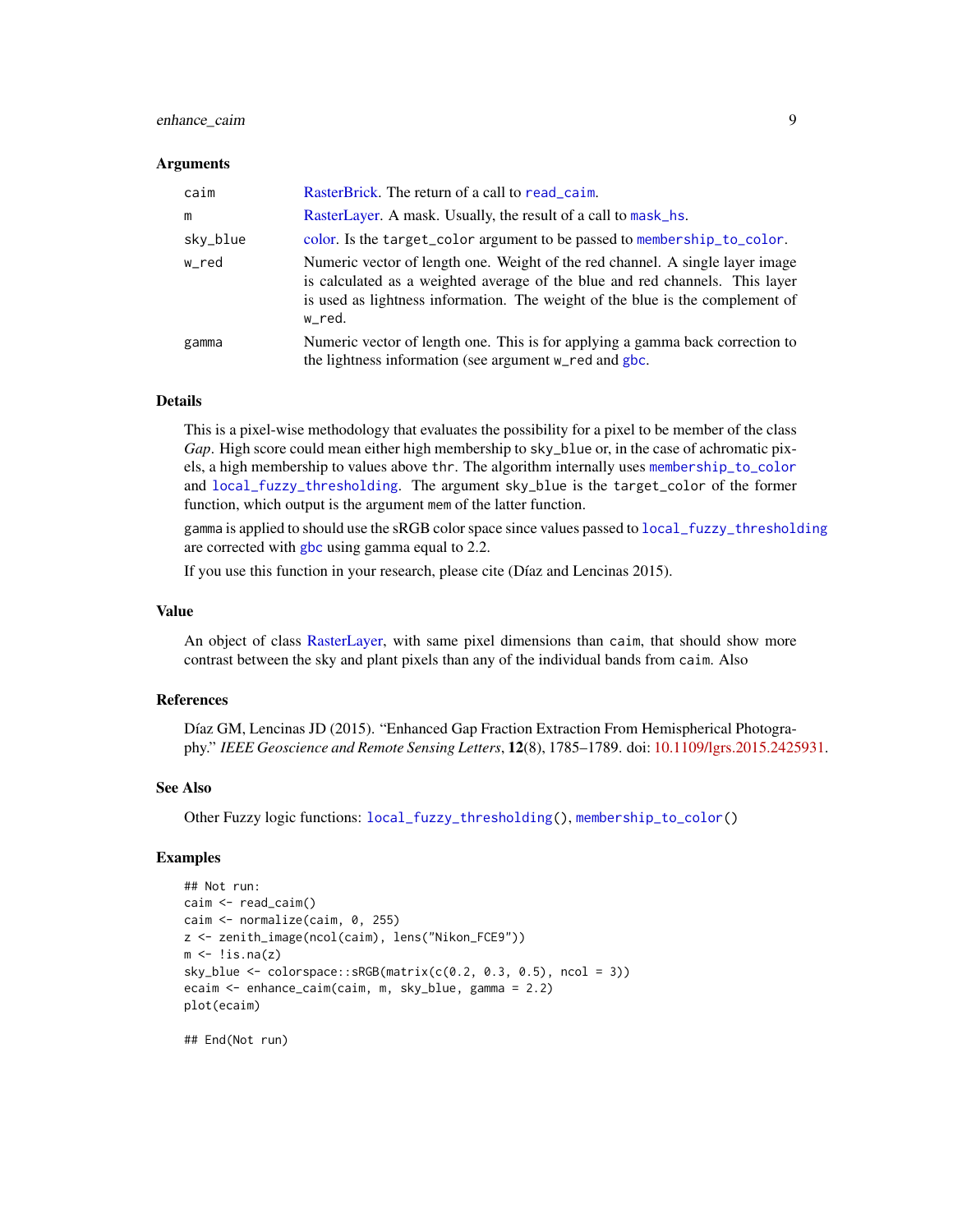<span id="page-9-1"></span><span id="page-9-0"></span>expand\_noncircular *Expand non-circular*

# Description

Expand a non-circular hemispherical photograph.

#### Usage

expand\_noncircular(caim, z, zenith\_colrow)

#### Arguments

| caim | RasterBrick. The return of a call to read caim.                                                                   |
|------|-------------------------------------------------------------------------------------------------------------------|
|      | RasterLayer built with zenith_image.                                                                              |
|      | zenith_colrow Numeric vector of length two. Raster coordinates of the zenith. See calc_zenith_raster_coordinates. |

#### Value

An object of class [RasterBrick](#page-0-0) that is the result of copying the pixels from caim and adding margins of NA pixel values. The zenith point depicted in the picture should be in the center of the image or very close to it.

# See Also

```
Other Lens functions: azimuth_image(), calc_diameter(), calc_zenith_raster_coordinates(),
calibrate_lens(), lens(), reproject_to_equidistant(), test_lens_coef(), zenith_image()
```
#### Examples

```
## Not run:
  my_file <- file.path(tmpDir(), "DSC_2881.JPG")
  download.file("https://osf.io/x8urg/download", my_file,
              method = "auto", mode = "wb"
  )
  r <- read_caim(my_file)
  diameter <- calc_diameter(lens("Nikkor_10.5_mm"), 1202, 53)
  zenith_colrow <- c(1503, 998)
  z <- zenith_image(diameter, lens("Nikkor_10.5_mm"))
  r <- expand_noncircular(r, z, zenith_colrow)
  plot(r)
```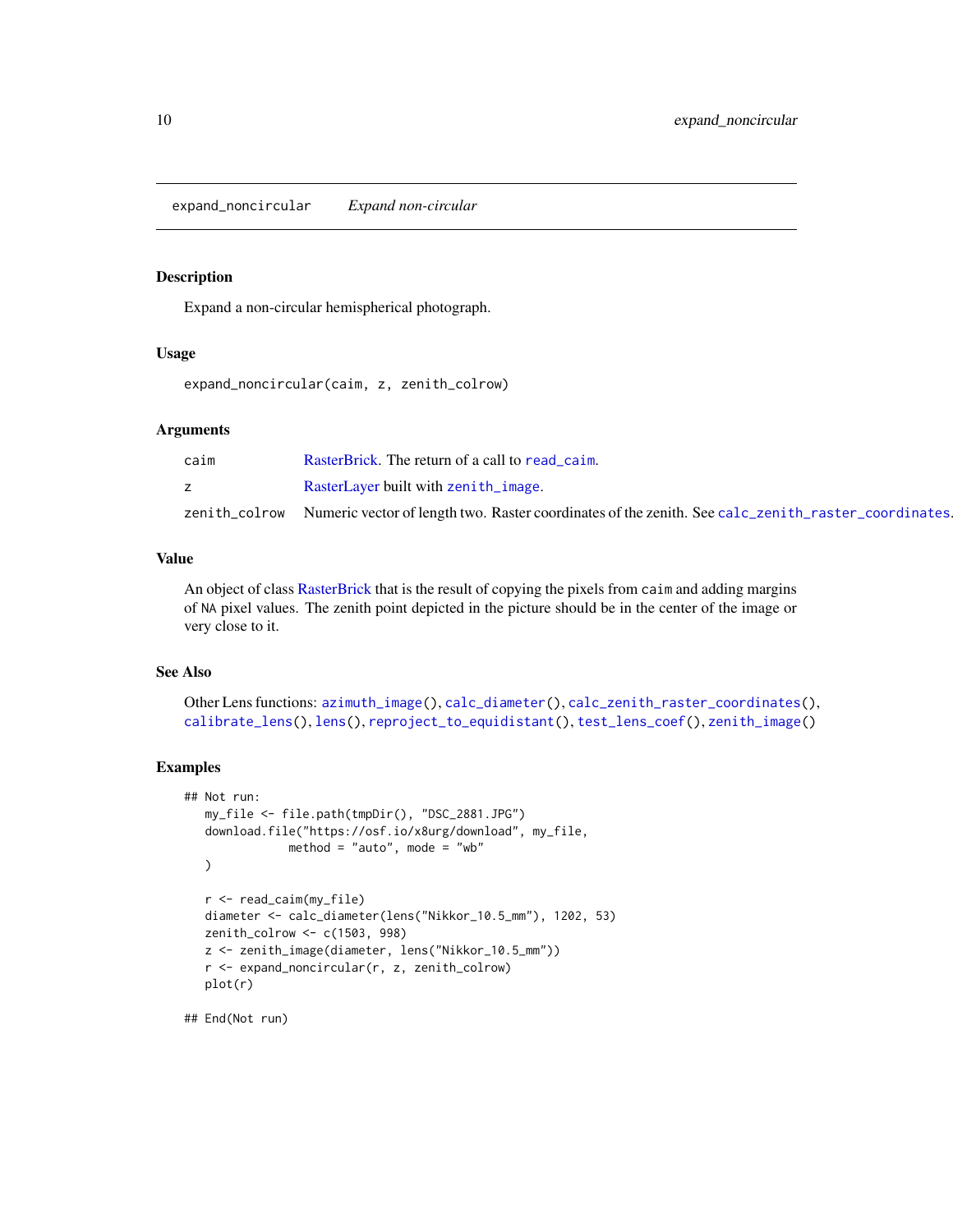<span id="page-10-1"></span><span id="page-10-0"></span>extract\_feature *Extract feature*

#### **Description**

Extract features from raster images.

# Usage

```
extract_feature(r, segmentation, fun = mean, return_raster = TRUE)
```
# Arguments

|              | RasterLayer. Single layer raster.                                                                                  |
|--------------|--------------------------------------------------------------------------------------------------------------------|
| segmentation | RasterLayer. The segmentation of r.                                                                                |
| fun          | function that takes a vector as input and returns a one-length numeric or logical<br>vector as output (e.g. mean). |
|              | return_raster Logical vector of length one.                                                                        |

# Details

Given a single layer raster, a segmentation, and a function, extract\_features will returns a numeric vector or a [RasterLayer](#page-0-0) depending on whether the parameter return\_raster is TRUE or FALSE. For the first case, each pixel of each segment will adopt the respective extracted feature value. For the second case, the return will be the extracted feature as a vector of length equal to the total number of segments. Each extracted feature value will be obtained by processing all pixels that belong to a segment with the provided function.

#### Value

If return\_raster is set to TRUE, then an object of class [RasterLayer](#page-0-0) with the same pixel dimensions than r will be returned. Otherwise, the return is a numeric vector of length equal to the number of segments found in segmentation.

#### See Also

Other Tools functions: [apply\\_thr\(](#page-1-1)), [gbc\(](#page-17-1)), [masking\(](#page-20-1)), [normalize\(](#page-23-1)), [read\\_bin\(](#page-26-1)), [read\\_caim\(](#page-26-2)), [regional\\_thresholding\(](#page-28-1)), [write\\_bin\(](#page-35-1)), [write\\_caim\(](#page-36-1))

#### Examples

```
## Not run:
r < - read_caim()
z <- zenith_image(ncol(r),lens("Nikon_FCE9"))
a <- azimuth_image(z)
g <- sky_grid_segmentation(z, a, 10)
print(extract_feature(r$Blue, g, return_raster = FALSE))
```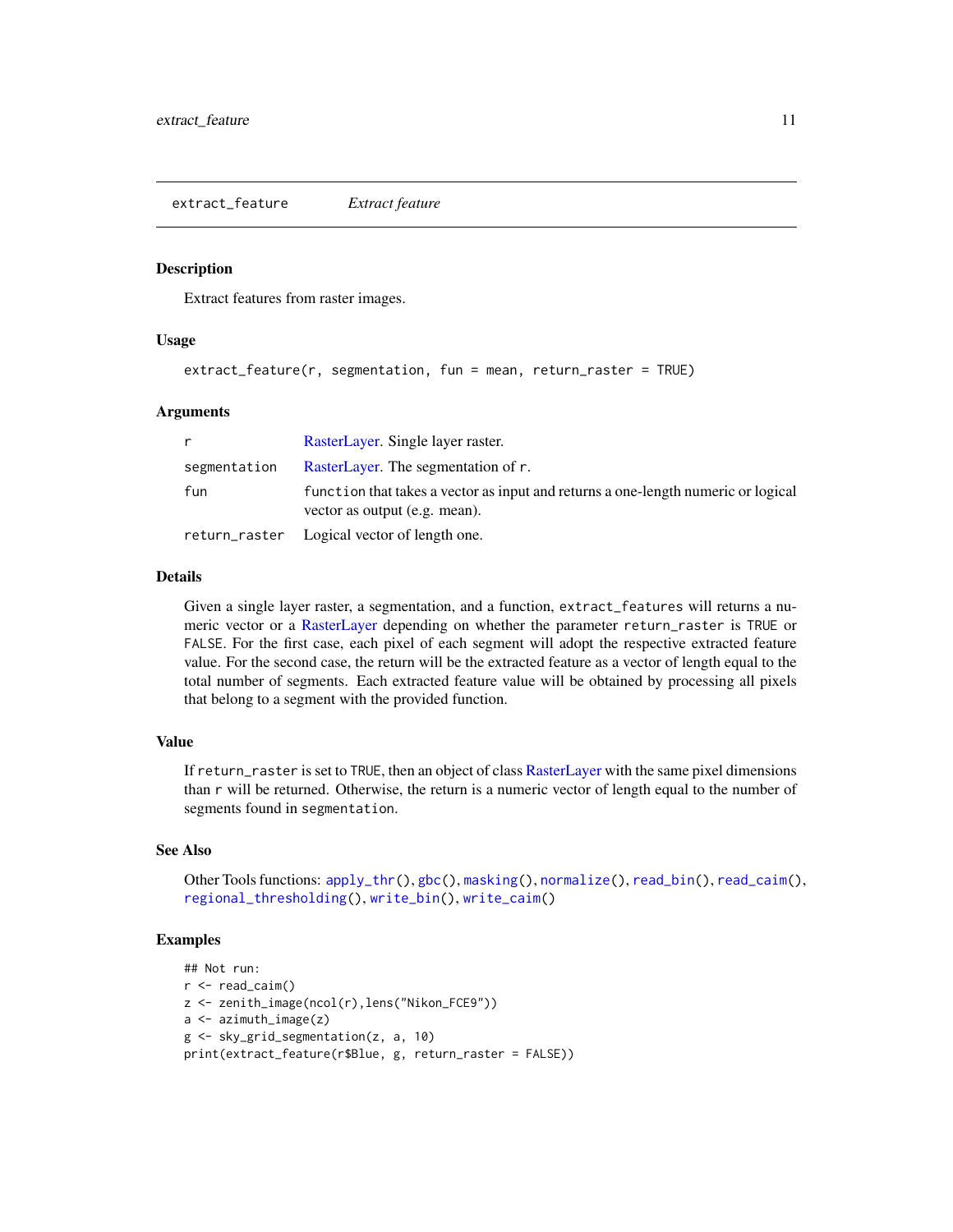```
plot(extract_feature(r$Blue, g, return_raster = TRUE))
## End(Not run)
```
<span id="page-11-1"></span>find\_sky\_pixels *Find sky pixles*

# Description

Find sky pixels automatically

# Usage

```
find_sky_pixels(r, z, a, no_of_samples = 30)
```
# Arguments

| r  | RasterLayer. A normalized greyscale image. Typically, the blue channel ex-<br>tracted from an hemispherical photograph. Please see read_caim and normalize. |
|----|-------------------------------------------------------------------------------------------------------------------------------------------------------------|
| z. | RasterLayer. The result of a call to zenith_image.                                                                                                          |
| a  | RasterLayer. The result of a call to azimuth_image.                                                                                                         |
|    | no_of_samples Numeric vector of length one. Minimum number of samples required.                                                                             |

# Details

This function assumes that (1) there is at least one pure sky pixel at the level of cells of  $30 \times 30$ degrees, and (2) sky pixels have a digital number (DN) greater than canopy pixels have.

For each cell, it compute a quantile value and use it as a threshold to select the pure sky pixels of the cell, which produce binarized image as a result in a regional binarization fashion ([regional\\_thresholding](#page-28-1)). This process start with a quantile probability of 0.99. After producing the binarized image, this function use a search grid with cells of  $5 \times 5$  degrees to count how many cells on the binarired image have at least one sky pixel. If the count does not reach argument no\_of\_samples, it goes back to the binarization step but decreasing the probability by 0.01 points.

# Value

An object of class [RasterLayer](#page-0-0) with values 0 and 1. This layer masks pixels that are very likely pure sky pixels.

# See Also

Other MBLT functions: [fit\\_coneshaped\\_model\(](#page-12-1)), [fit\\_trend\\_surface\(](#page-14-1)), [ootb\\_mblt\(](#page-24-1)), [thr\\_image\(](#page-34-1))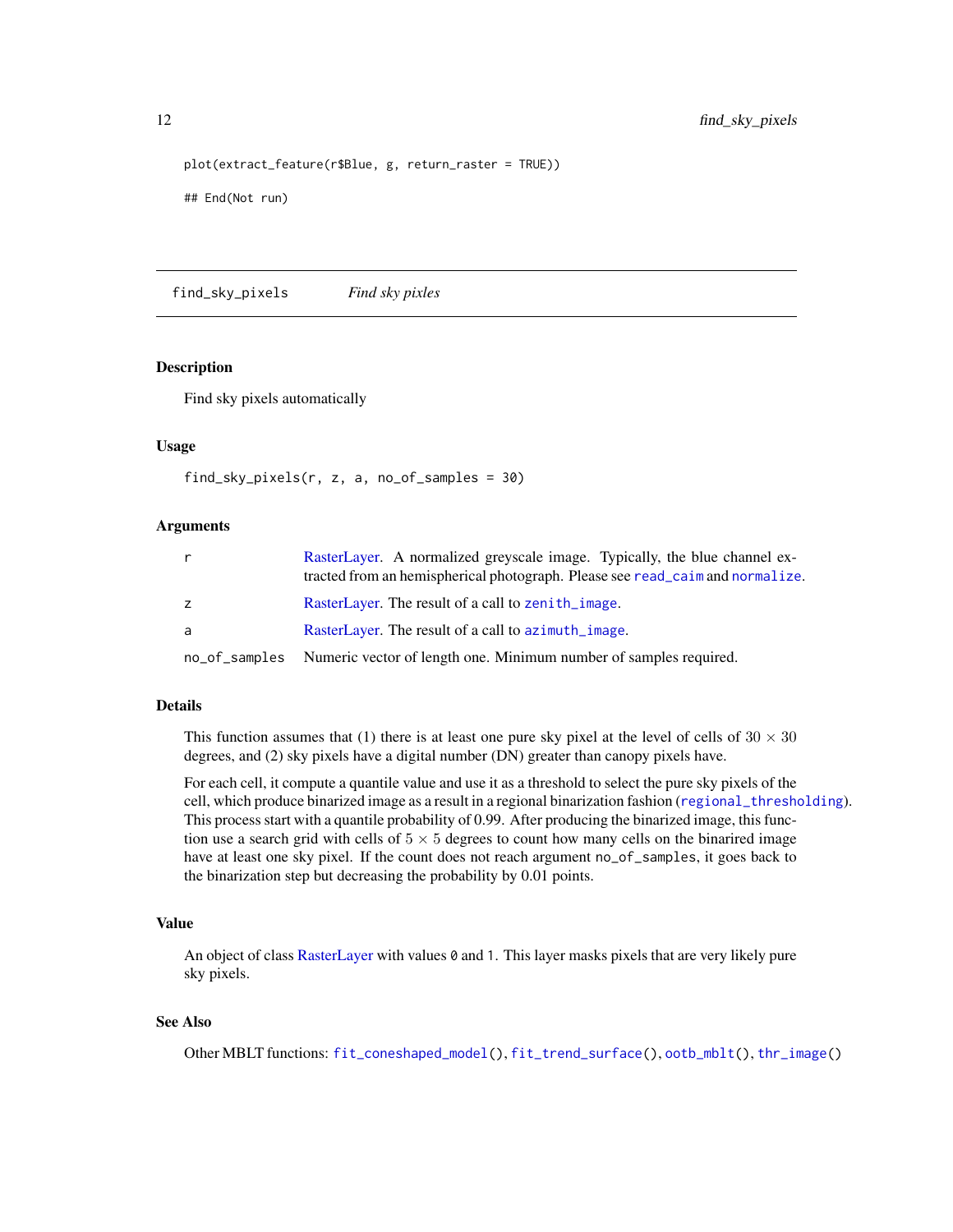# <span id="page-12-0"></span>fit\_coneshaped\_model 13

# Examples

```
## Not run:
path <- system.file("external/4_D_2_DSCN4502.JPG", package = "rcaiman")
caim <- read_caim(path, c(1280, 960) - 745, 745 * 2, 745 * 2)
z <- zenith_image(ncol(caim), lens("Nikon_FCE9"))
a <- azimuth_image(z)
blue <- gbc(caim$Blue)
bin <- find_sky_pixels(blue, z, a)
plot(bin)
## End(Not run)
```
<span id="page-12-1"></span>fit\_coneshaped\_model *Fit cone-shaped model*

# Description

Generate the digital numbers of the whole sky through statistical modelling.

# Usage

```
fit_coneshaped_model(
  r,
 z,
 a,
 bin,
 prob = 0.95,filling_source = NULL,
 use_azimuth_angle = TRUE,
 parallel = TRUE,
 free_cores = 0)
```

| $\mathsf{r}$ | RasterLayer. A normalized greyscale image. Typically, the blue channel ex-<br>tracted from an hemispherical photograph. Please see read_caim and normalize.                   |
|--------------|-------------------------------------------------------------------------------------------------------------------------------------------------------------------------------|
| z            | RasterLayer. The result of a call to zenith_image.                                                                                                                            |
| a            | RasterLayer. The result of a call to azimuth_image.                                                                                                                           |
| bin          | RasterLayer. A working binarized image. This should be a preliminary bina-<br>rization of r. If the function returns NA, then the quality of this input should be<br>revised. |
| prob         | Logical vector of length one. Probability for quantile calculation. See refer-<br>ence Díaz and Lencinas (2018).                                                              |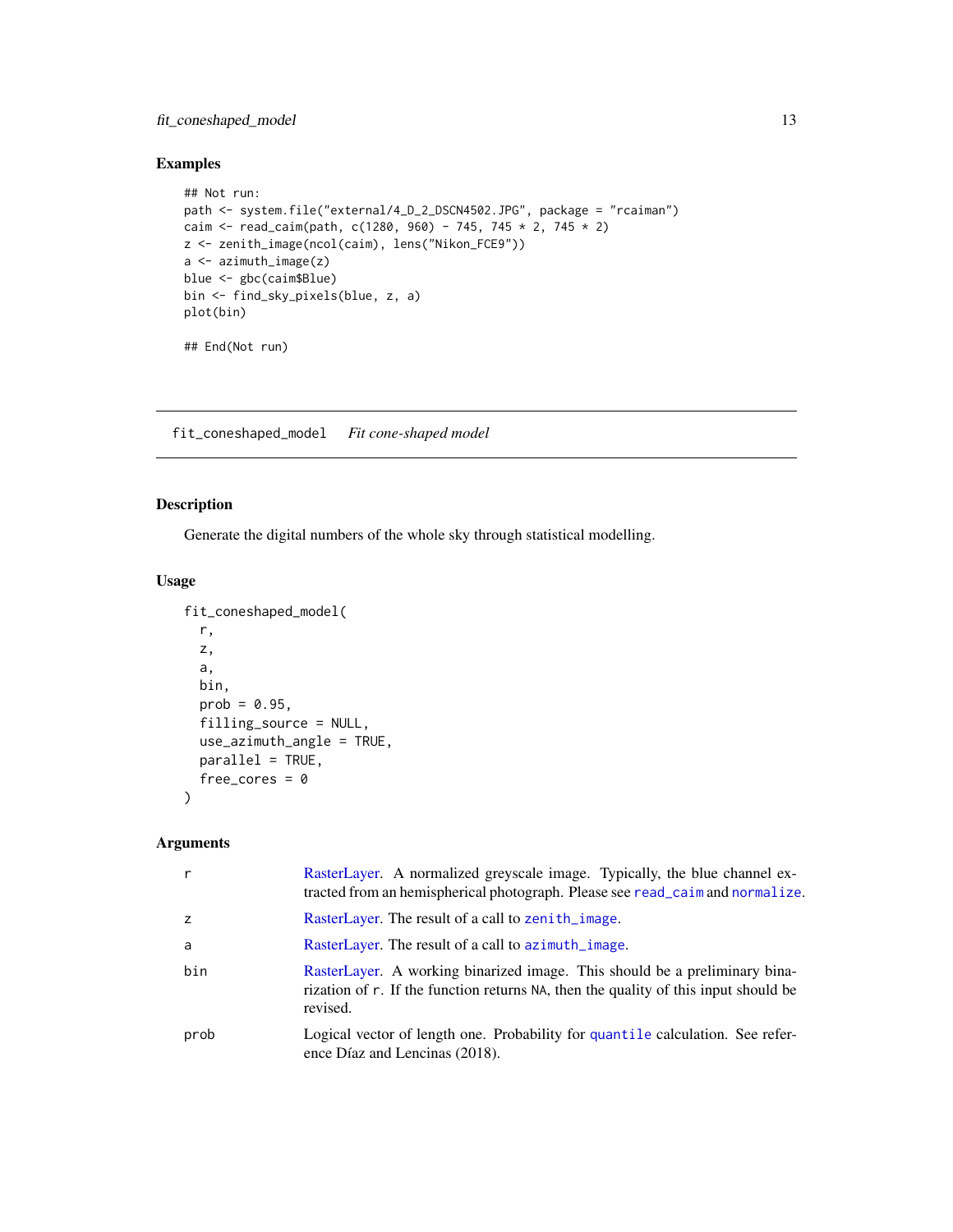<span id="page-13-0"></span>

|                   | filling_source RasterLayer. Default is NULL. Above-canopy photograph. This image should<br>contain pixels with sky DN values and NA in all the other pixels. A photograph<br>taken immediately after or before taking r under the open sky with the same<br>equipment and configuration is a very good option. The ideal option is one                                                                                                   |
|-------------------|------------------------------------------------------------------------------------------------------------------------------------------------------------------------------------------------------------------------------------------------------------------------------------------------------------------------------------------------------------------------------------------------------------------------------------------|
|                   | taken at the same time and place but above the canopy. The orientation relative<br>to the North must be the same than for r.                                                                                                                                                                                                                                                                                                             |
| use_azimuth_angle |                                                                                                                                                                                                                                                                                                                                                                                                                                          |
|                   | Logical vector of length one. If TRUE, Equation 4 from Díaz and Lencinas (2018)<br>is used: $sDN = a + b \cdot \theta + c \cdot \theta^2 + d \cdot sin(\phi) + e \cdot cos(\phi)$ , where $sDN$ is<br>sky digital number, a, b, c, d and e are coefficients, $\theta$ is zenith angle, and $\phi$ is<br>azimuth angle. If FALSE, a simplified version based on Wagner (2001) is used:<br>$sDN = a + b \cdot \theta + c \cdot \theta^2$ . |
| parallel          | Logical vector of length one. Allows parallel processing.                                                                                                                                                                                                                                                                                                                                                                                |

free\_cores Numeric vector of length one. This number is subtracted to the number of cores detected by [detectCores](#page-0-0).

# Details

An explanation of this function can be found on Díaz and Lencinas (2018), under the heading *Estimation of the sky DN as a previous step for our method*.

If you use this function in your research, please cite (Díaz and Lencinas 2018).

#### Value

A list with two objects, one of class [RasterLayer](#page-0-0) and the other of class  $\text{Im}$  (see  $\text{Im}$ ).

#### References

Díaz GM, Lencinas JD (2018). "Model-based local thresholding for canopy hemispherical photography." *Canadian Journal of Forest Research*, 48(10), 1204–1216. doi: [10.1139/cjfr20180006.](https://doi.org/10.1139/cjfr-2018-0006)

Wagner S (2001). "Relative radiance measurements and zenith angle dependent segmentation in hemispherical photography." *Agricultural and Forest Meteorology*, 107(2), 103–115. doi: [10.1016/](https://doi.org/10.1016/s0168-1923(00)00232-x) [s01681923\(00\)00232x,](https://doi.org/10.1016/s0168-1923(00)00232-x) [https://doi.org/10.1016/s0168-1923\(00\)00232-x](https://doi.org/10.1016/s0168-1923(00)00232-x).

#### See Also

Other MBLT functions: [find\\_sky\\_pixels\(](#page-11-1)), [fit\\_trend\\_surface\(](#page-14-1)), [ootb\\_mblt\(](#page-24-1)), [thr\\_image\(](#page-34-1))

# Examples

```
## Not run:
path <- system.file("external/4_D_2_DSCN4502.JPG", package = "rcaiman")
r <- read_caim(path, c(1280, 960) - 745, 745 * 2, 745 * 2)
z <- zenith_image(ncol(r), lens("Nikon_FCE9"))
a <- azimuth_image(z)
blue <- gbc(r$Blue)
bin <- find_sky_pixels(blue, z, a)
sky <- fit_coneshaped_model(blue, z, a, bin, parallel = FALSE)
```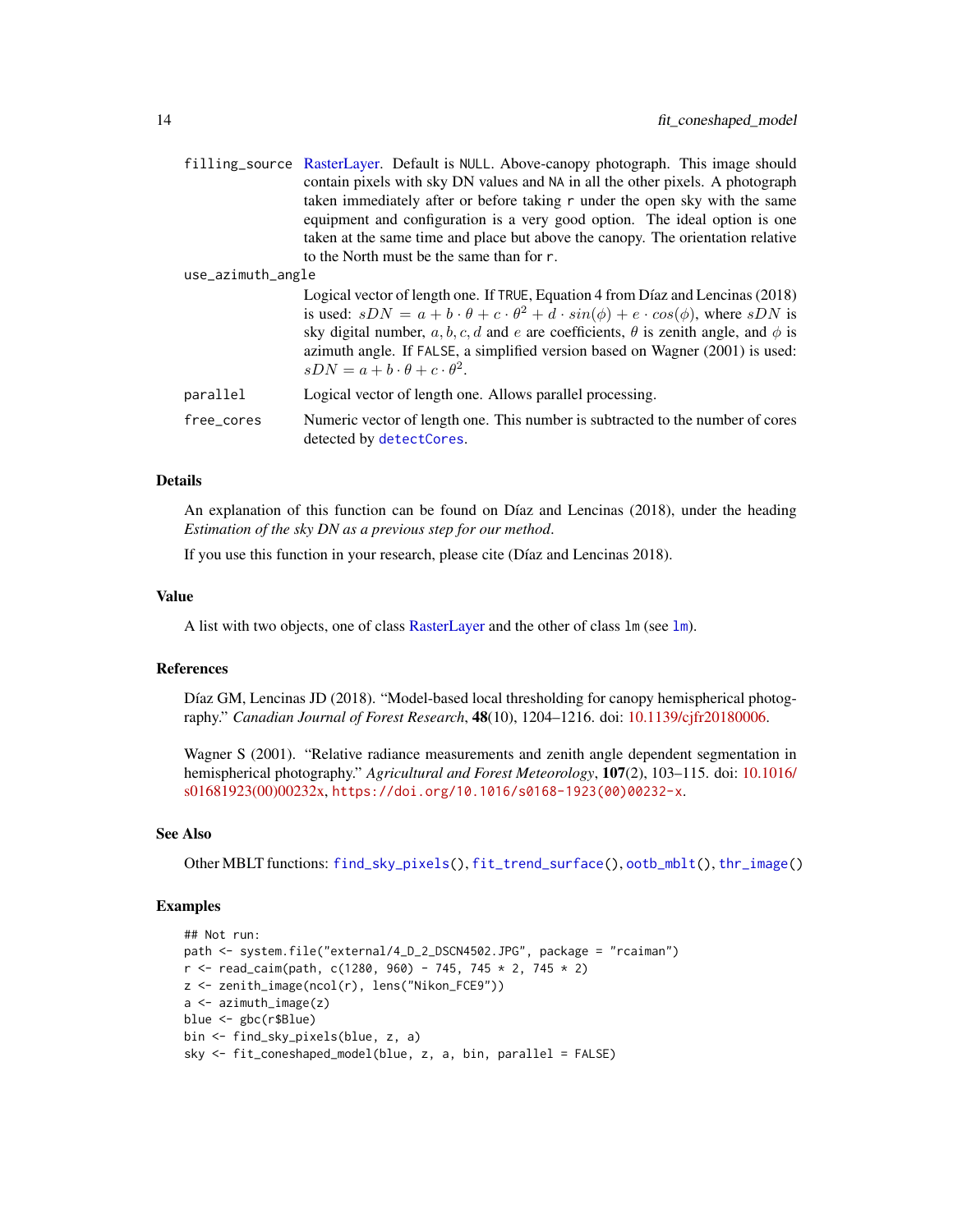```
plot(sky$image)
persp(sky$image, theta = 90, phi = 0) #a flipped rounded cone!
## End(Not run)
```
<span id="page-14-1"></span>fit\_trend\_surface *Fit a trend surface to sky digital numbers*

# Description

Fit a trend surface using spatial::surf.ls as workhorse function.

# Usage

```
fit_trend_surface(
 r,
 bin,
 m = NULL,filling_source = NULL,
 prob = 0.95,fact = 5,np = 6)
```

| r    | RasterLayer. A normalized greyscale image. Typically, the blue channel ex-<br>tracted from an hemispherical photograph. Please see read_caim and normalize.                                                                                                                                                                                                                                                                                                            |
|------|------------------------------------------------------------------------------------------------------------------------------------------------------------------------------------------------------------------------------------------------------------------------------------------------------------------------------------------------------------------------------------------------------------------------------------------------------------------------|
| bin  | RasterLayer. A working binarized image. This should be a preliminary bina-<br>rization of r. If the function returns NA, then the quality of this input should be<br>revised.                                                                                                                                                                                                                                                                                          |
| m    | RasterLayer. A mask. Usually, the result of a call to mask_hs.                                                                                                                                                                                                                                                                                                                                                                                                         |
|      | filling_source RasterLayer. Default is NULL. Above-canopy photograph. This image should<br>contain pixels with sky DN values and NA in all the other pixels. A photograph<br>taken immediately after or before taking r under the open sky with the same<br>equipment and configuration is a very good option. The ideal option is one<br>taken at the same time and place but above the canopy. The orientation relative<br>to the North must be the same than for r. |
| prob | Logical vector of length one. Probability for quantile calculation. See refer-<br>ence Díaz and Lencinas (2018).                                                                                                                                                                                                                                                                                                                                                       |
| fact | postive integer. Aggregation factor expressed as number of cells in each di-<br>rection (horizontally and vertically). Or two integers (horizontal and vertical<br>aggregation factor) or three integers (when also aggregating over layers). See<br>Details                                                                                                                                                                                                           |
| np   | degree of polynomial surface                                                                                                                                                                                                                                                                                                                                                                                                                                           |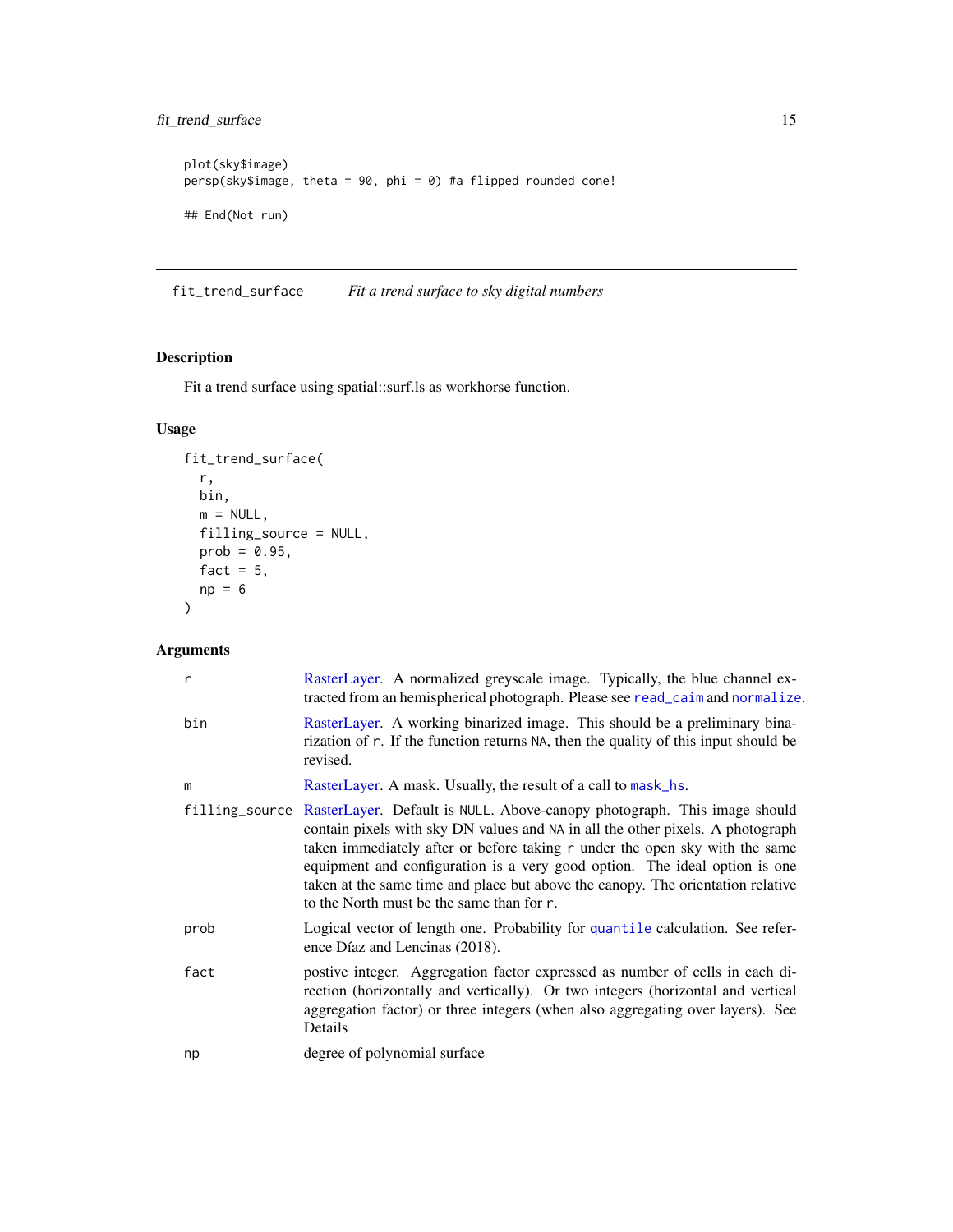# <span id="page-15-0"></span>Details

This function is meant to be used after [fit\\_coneshaped\\_model](#page-12-1).

A short explanation of this function can be found on Díaz and Lencinas (2018), under the heading *Estimation of the sky DN as a previous step for our method*, after the explanation of the [fit\\_coneshaped\\_model](#page-12-1).

The argument fact is passed to [aggregate](#page-0-0). That argument allows to control the scale at which the fitting is performed. In general, a coarse scale lead to best generalization. The function used for aggregation is [quantile](#page-0-0), to which the argument prob is passed. Essentially, the aggregation step works as the one from [fit\\_coneshaped\\_model](#page-12-1), but it is made on the raster space rather than on the hemispherical space.

If you use this function in your research, please cite (Díaz and Lencinas 2018).

#### Value

A list with an object of class [RasterLayer](#page-0-0) and of class trls (see [surf.ls](#page-0-0)).

#### References

Díaz GM, Lencinas JD (2018). "Model-based local thresholding for canopy hemispherical photography." *Canadian Journal of Forest Research*, 48(10), 1204–1216. doi: [10.1139/cjfr20180006.](https://doi.org/10.1139/cjfr-2018-0006)

#### See Also

Other MBLT functions: [find\\_sky\\_pixels\(](#page-11-1)), [fit\\_coneshaped\\_model\(](#page-12-1)), [ootb\\_mblt\(](#page-24-1)), [thr\\_image\(](#page-34-1))

#### Examples

```
## Not run:
path <- system.file("external/4_D_2_DSCN4502.JPG", package = "rcaiman")
r <- read_caim(path, c(1280, 960) - 745, 745 * 2, 745 * 2)
z <- zenith_image(ncol(r), lens("Nikon_FCE9"))
a <- azimuth_image(z)
blue <- gbc(r$Blue)
bin <- find_sky_pixels(blue, z, a)
sky <- fit_coneshaped_model(blue, z, a, bin, parallel = FALSE)
m <- mask_hs(z, 0, 80)
sky <- fit_trend_surface(blue, bin, m, filling_source = sky$image)
plot(sky$image)
```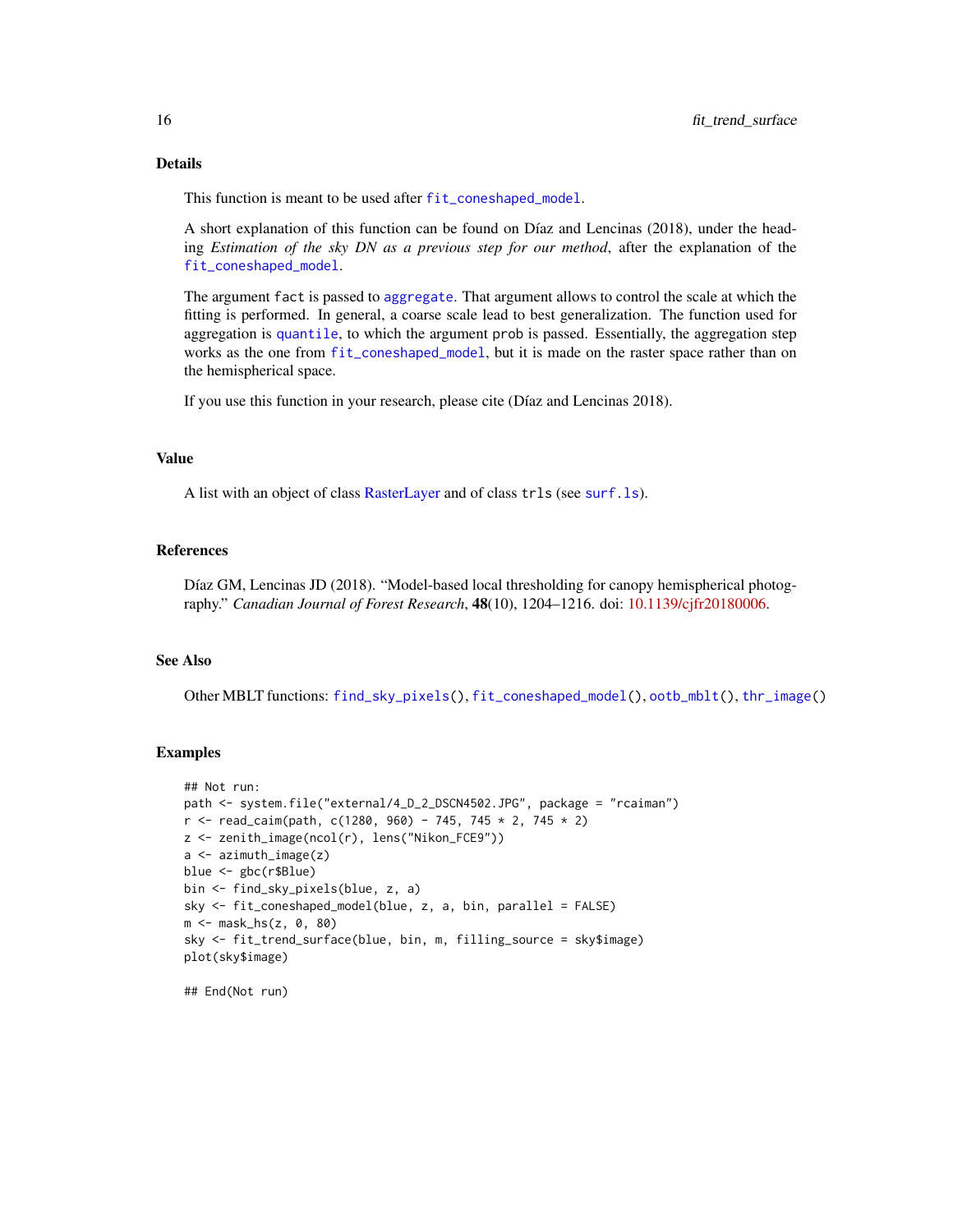<span id="page-16-1"></span><span id="page-16-0"></span>fix\_predicted\_sky *Fix predicted sky*

#### Description

Automatically edit a raster image of sky digital numbers (DNs) predicted with functions such as [fit\\_coneshaped\\_model](#page-12-1) and [fit\\_trend\\_surface](#page-14-1).

# Usage

fix\_predicted\_sky(sky, z, r, bin)

# Arguments

| sky          | RasterLayer. Sky DNs predicted with functions such as fit_coneshaped_model      |
|--------------|---------------------------------------------------------------------------------|
|              | and fit_trend_surface.                                                          |
| Z.           | RasterLayer. The result of a call to zenith_image.                              |
| $\mathsf{r}$ | RasterLayer. The source of the sky DNs used to build sky.                       |
| bin          | RasterLayer. The binarization of r used to select the sky DNs for building sky. |

# Details

The predicted sky DNs are usually erroneous near the horizon because they are a misleading extrapolation or are based on corrupted data (non-pure sky DNs).

This automatic edition consists of (1) flattening values below the minimum input data (2) and forcing the values toward the horizon to gradually become the median input data. The latter is achieved by calculating the weighted average of the median value and the predicted sky  $DNs - z$  / 90 is used to determine the weights.

# Value

An object of class [RasterLayer](#page-0-0) that is an edited version of sky. Pixel dimensions should remain unchanged.

#### Examples

```
## Not run:
path <- system.file("external/4_D_2_DSCN4502.JPG", package = "rcaiman")
r <- read_caim(path, c(1280, 960) - 745, 745 * 2, 745 * 2)
z <- zenith_image(ncol(r), lens("Nikon_FCE9"))
a <- azimuth_image(z)
blue <- gbc(r$Blue)
bin <- find_sky_pixels(blue, z, a)
sky <- fit_coneshaped_model(blue, z, a, bin, parallel = FALSE)
sky <- fix_predicted_sky(sky$image, z, blue, bin)
persp(sky, theta = 90, phi = 0)
```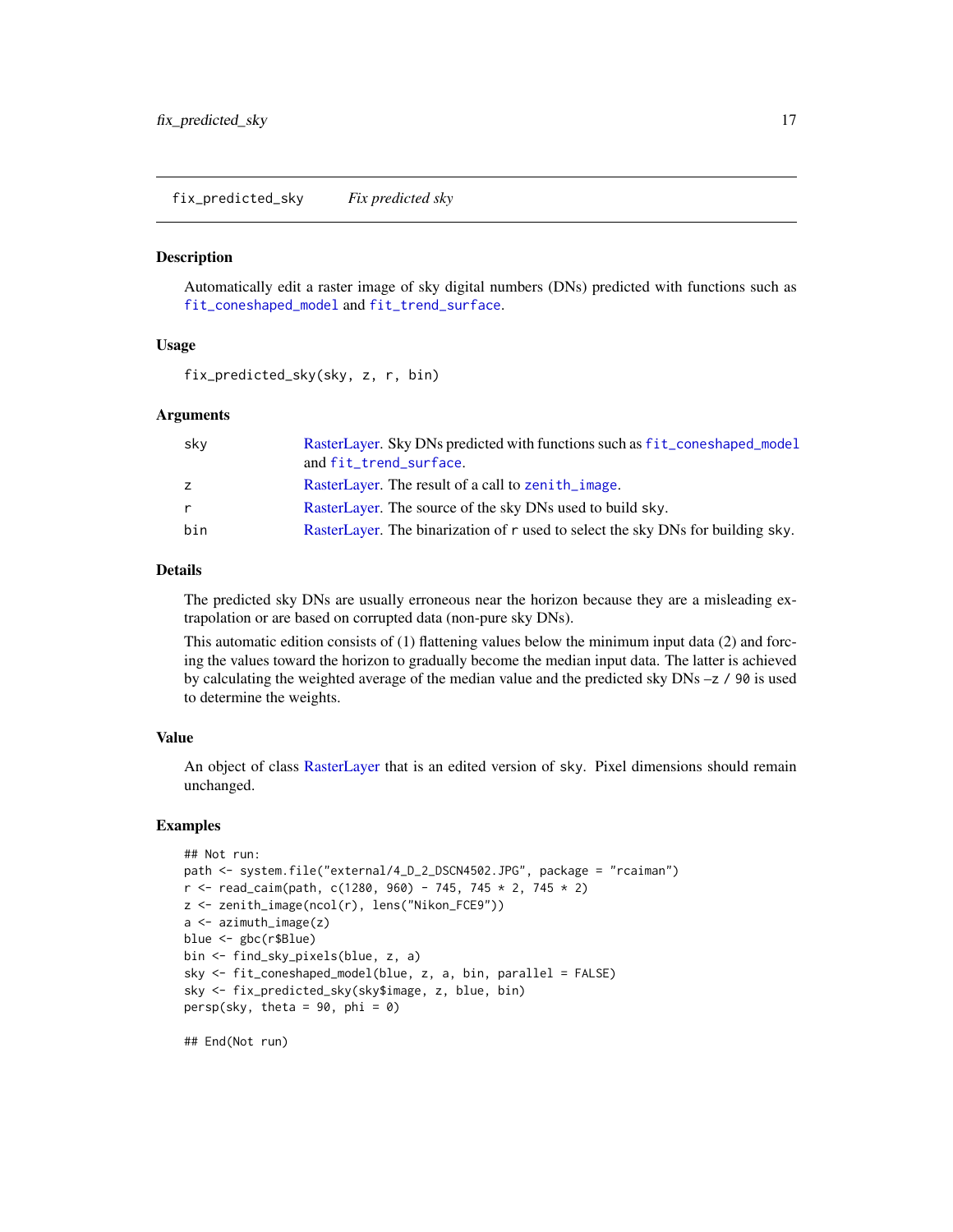# Description

Gamma back correction of JPEG images.

# Usage

gbc(DN\_from\_JPEG, gamma = 2.2)

# Arguments

| DN_from_JPEG | Numeric vector or object from the Raster class. Digital numbers from a JPEG<br>file $(0 \text{ to } 255$ , the standard 8-bit encoded). |  |  |
|--------------|-----------------------------------------------------------------------------------------------------------------------------------------|--|--|
| gamma        | Numeric vector of length one. Gamma value. Please see Díaz and Lencinas<br>$(2018)$ for details.                                        |  |  |

# Value

The same class than DN\_from\_JPEG, with dimension unchanged but values rescaled between 0 and 1 in a non linear fashion.

# References

Díaz GM, Lencinas JD (2018). "Model-based local thresholding for canopy hemispherical photography." *Canadian Journal of Forest Research*, 48(10), 1204–1216. doi: [10.1139/cjfr20180006.](https://doi.org/10.1139/cjfr-2018-0006)

# See Also

#### [normalize](#page-23-1)

Other Tools functions: [apply\\_thr\(](#page-1-1)), [extract\\_feature\(](#page-10-1)), [masking\(](#page-20-1)), [normalize\(](#page-23-1)), [read\\_bin\(](#page-26-1)), [read\\_caim\(](#page-26-2)), [regional\\_thresholding\(](#page-28-1)), [write\\_bin\(](#page-35-1)), [write\\_caim\(](#page-36-1))

# Examples

```
r <- read_caim()
r
gbc(r)
```
<span id="page-17-1"></span><span id="page-17-0"></span>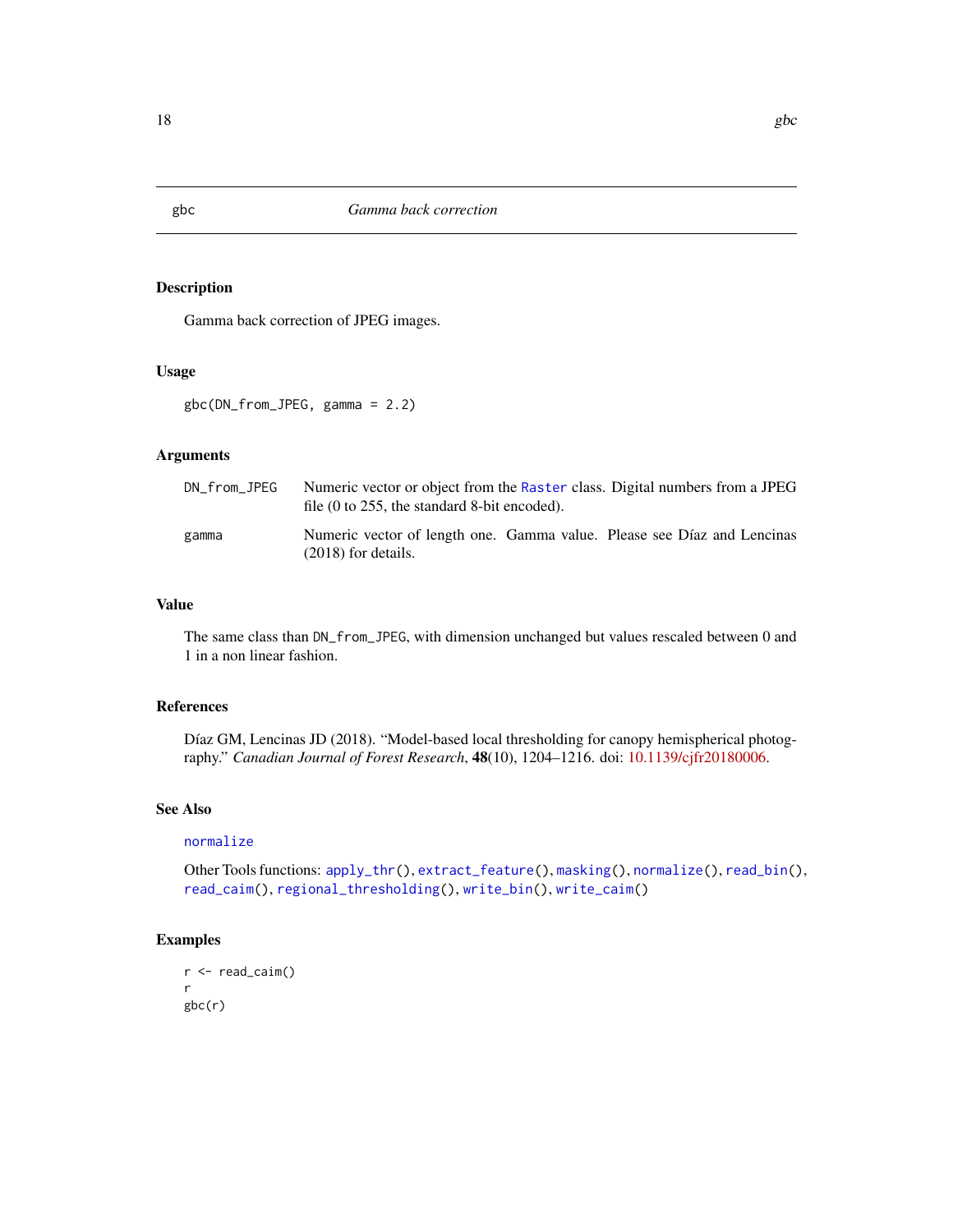<span id="page-18-1"></span><span id="page-18-0"></span>

#### **Description**

Database of lens projection functions and field of views.

# Usage

lens(type = "equidistant", max\_fov = FALSE)

# Arguments

| type      | Character vector of length one. The name of the lens, see details. |
|-----------|--------------------------------------------------------------------|
| $max_fov$ | Logical. Use TRUE to return the maximum field of view in degrees.  |

#### Details

Eventually, this will be a large database, but only the following lenses are available at the moment:

- equidistant: standard equidistant projection (Schneider et al. 2009).
- Nikon\_FCE9: Nikon FC-E9 auxiliary lens (Díaz and Lencinas 2018)
- Nikkor\_10.5\_mm: AF DX Fisheye-Nikkor 10.5mm f/2.8G ED (Pekin and Macfarlane 2009)

# Value

If max\_fov is set to TRUE, it returns a numeric vector of length one, which is the lens FOV in degrees. Otherwise, it returns a numeric vector with the coefficient of the lens function.

# References

Díaz GM, Lencinas JD (2018). "Model-based local thresholding for canopy hemispherical photography." *Canadian Journal of Forest Research*, 48(10), 1204–1216. doi: [10.1139/cjfr20180006.](https://doi.org/10.1139/cjfr-2018-0006)

Pekin B, Macfarlane C (2009). "Measurement of crown cover and leaf area index using digital cover photography and its application to remote sensing." *Remote Sensing*, 1(4), 1298–1320. doi: [10.3390/rs1041298.](https://doi.org/10.3390/rs1041298)

Schneider D, Schwalbe E, Maas H (2009). "Validation of geometric models for fisheye lenses." *IS-PRS Journal of Photogrammetry and Remote Sensing*, 64(3), 259–266. doi: [10.1016/j.isprsjprs.2009.01.001.](https://doi.org/10.1016/j.isprsjprs.2009.01.001)

# See Also

Other Lens functions: [azimuth\\_image\(](#page-2-1)), [calc\\_diameter\(](#page-3-1)), [calc\\_zenith\\_raster\\_coordinates\(](#page-4-1)), [calibrate\\_lens\(](#page-6-1)), [expand\\_noncircular\(](#page-9-1)), [reproject\\_to\\_equidistant\(](#page-30-1)), [test\\_lens\\_coef\(](#page-33-1)), [zenith\\_image\(](#page-37-1))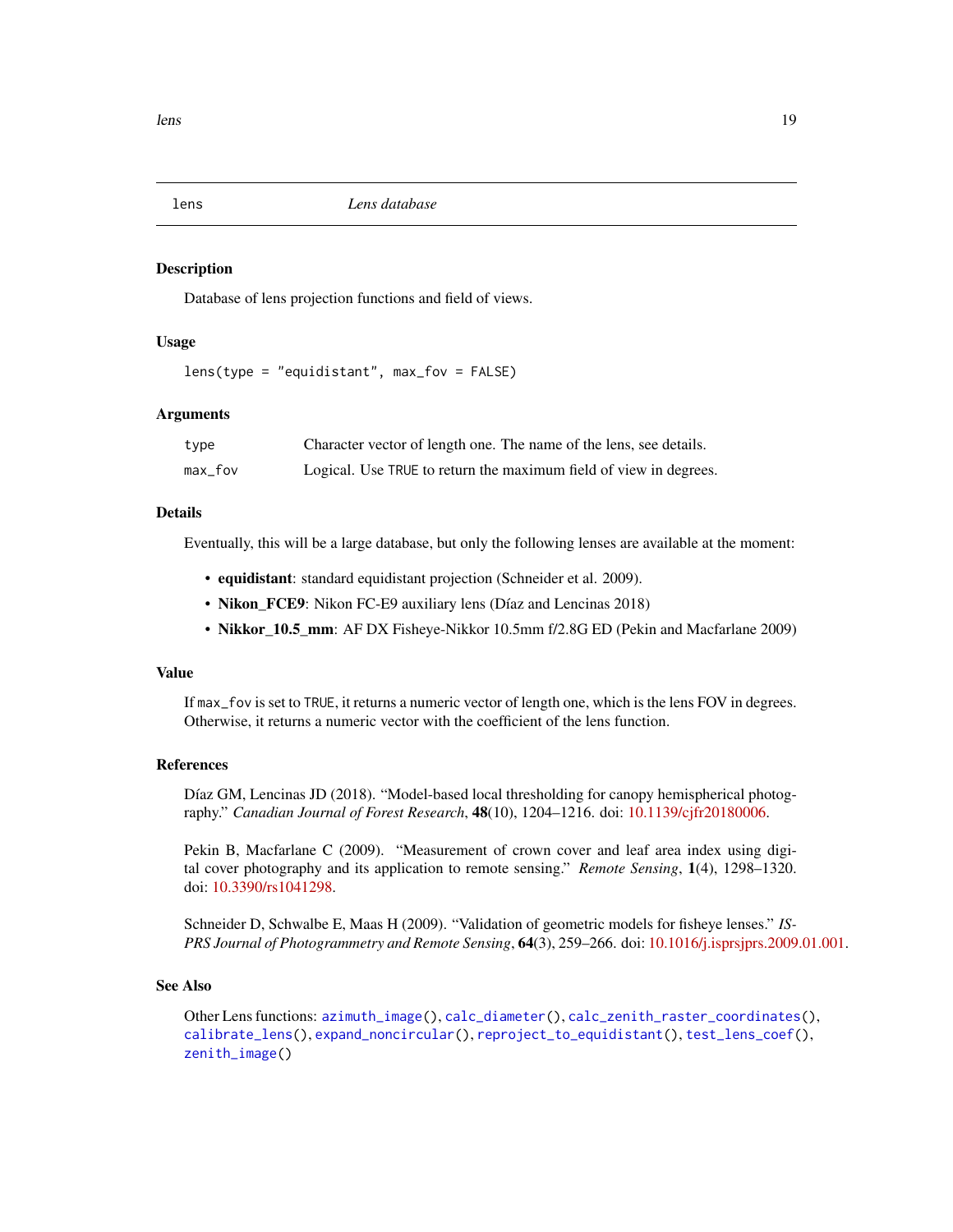# Examples

```
lens("Nikon_FCE9")
lens("Nikon_FCE9", max_fov = TRUE)
```
<span id="page-19-1"></span>local\_fuzzy\_thresholding

*local fuzzy thresholding*

# **Description**

This function is presented in Díaz and Lencinas (2015). It uses a threshold value as the location parameter of a logistic membership function whose scale parameter depends on a variable, here named mem. This dependence can be explained as follows: if the variable is equal to 1, then the membership function is same as a threshold function because the scale parameter is  $\delta$ ; lowering the variable increases the scale parameter, thus blurring the threshold because it decreases the steepness of the curve. Since the variable is defined pixel by pixel, this should be considered as a local fuzzy thresholding method.

# Usage

```
local_fuzzy_thresholding(lightness, m, mem, thr = NULL, fuzziness = NULL)
```
# Arguments

| lightness | RasterLayer. A normalized greyscale image, the lightness value. Values should<br>range between zero and one-please see normalize.                                                                    |
|-----------|------------------------------------------------------------------------------------------------------------------------------------------------------------------------------------------------------|
| m         | RasterLayer. A mask. Usually, the result of a call to mask_hs.                                                                                                                                       |
| mem       | RasterLayer. It is the scale parameter of the logistic membership function. Typ-<br>ically it is obtained with membership_to_color.                                                                  |
| thr       | Numeric vector of length one. Location parameter of the logistic member-<br>ship function. Use NULL (default) to estimate it automatically with the function<br>auto_thresh, method "IsoData".       |
| fuzziness | Numeric vector of length one. This number is a constant that scale mem. Use<br>NULL (default) to estimate it automatically as the midpoint between the maxi-<br>mum and minimum values of lightness. |

# Details

If you use this function in your research, please cite (Díaz and Lencinas 2015).

Argument m can be used to affect the estimation of thr and fuzziness.

# Value

An object of class [RasterLayer](#page-0-0) with same pixel dimensions than caim. Depending on mem, changes could be subtle. However, they should be in the direction of showing more contrast between the sky and plant pixels than any of the individual bands from caim.

<span id="page-19-0"></span>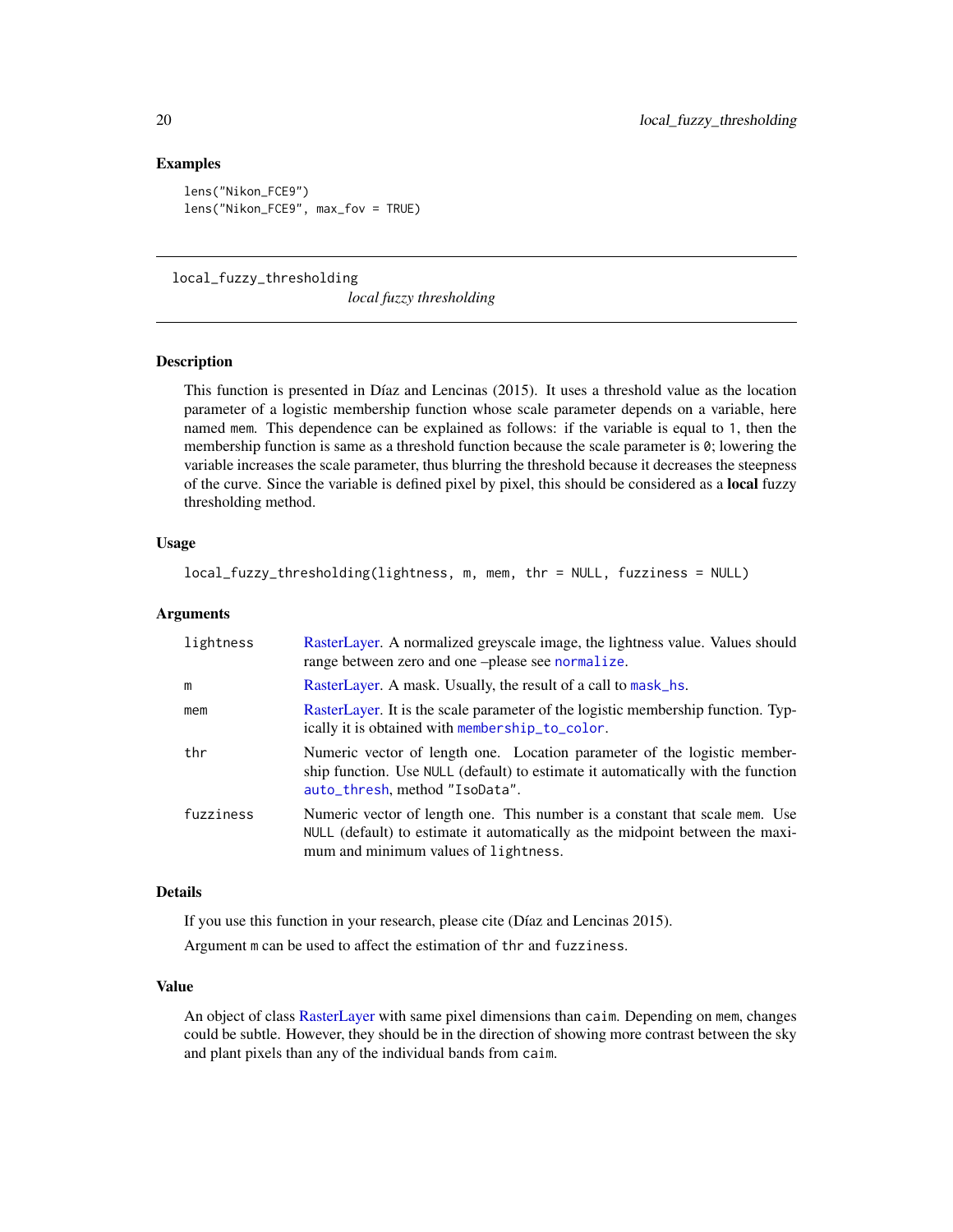#### <span id="page-20-0"></span>masking 21

# References

Díaz GM, Lencinas JD (2015). "Enhanced Gap Fraction Extraction From Hemispherical Photography." *IEEE Geoscience and Remote Sensing Letters*, 12(8), 1785–1789. doi: [10.1109/lgrs.2015.2425931.](https://doi.org/10.1109/lgrs.2015.2425931)

# See Also

Other Fuzzy logic functions: [enhance\\_caim\(](#page-7-1)), [membership\\_to\\_color\(](#page-22-1))

# Examples

```
## Not run:
caim <- read_caim()
caim <- normalize(caim, 0, 255)
z <- zenith_image(ncol(caim), lens("Nikon_FCE9"))
target_color <- colorspace::sRGB(matrix(c(0.529, 0.808, 0.921), ncol = 3))
mem <- membership_to_color(caim, target_color)
m \leftarrow !is.na(z)
mem_thr <- local_fuzzy_thresholding(mean(caim), m, mem$membership_to_grey)
plot(mem_thr)
```
## End(Not run)

<span id="page-20-1"></span>

masking *Image masking*

#### Description

Image masking

# Usage

```
masking(r, m, RGB = c(1, 0, 0))## S4 method for signature 'RasterLayer'
masking(r, m, RGB = c(1, 0, 0))
```

```
## S4 method for signature 'RasterStackBrick'
masking(r, m, RGB = c(1, 0, 0))
```

| r   | Raster. The image. Values should be normalized, see normalize. Only methods<br>for images with one or three layers have been implemented. |
|-----|-------------------------------------------------------------------------------------------------------------------------------------------|
| m   | RasterLayer. The mask, see mask_hs.                                                                                                       |
| RGB | Numeric vector of length three. RGB color code. Red is the default color.                                                                 |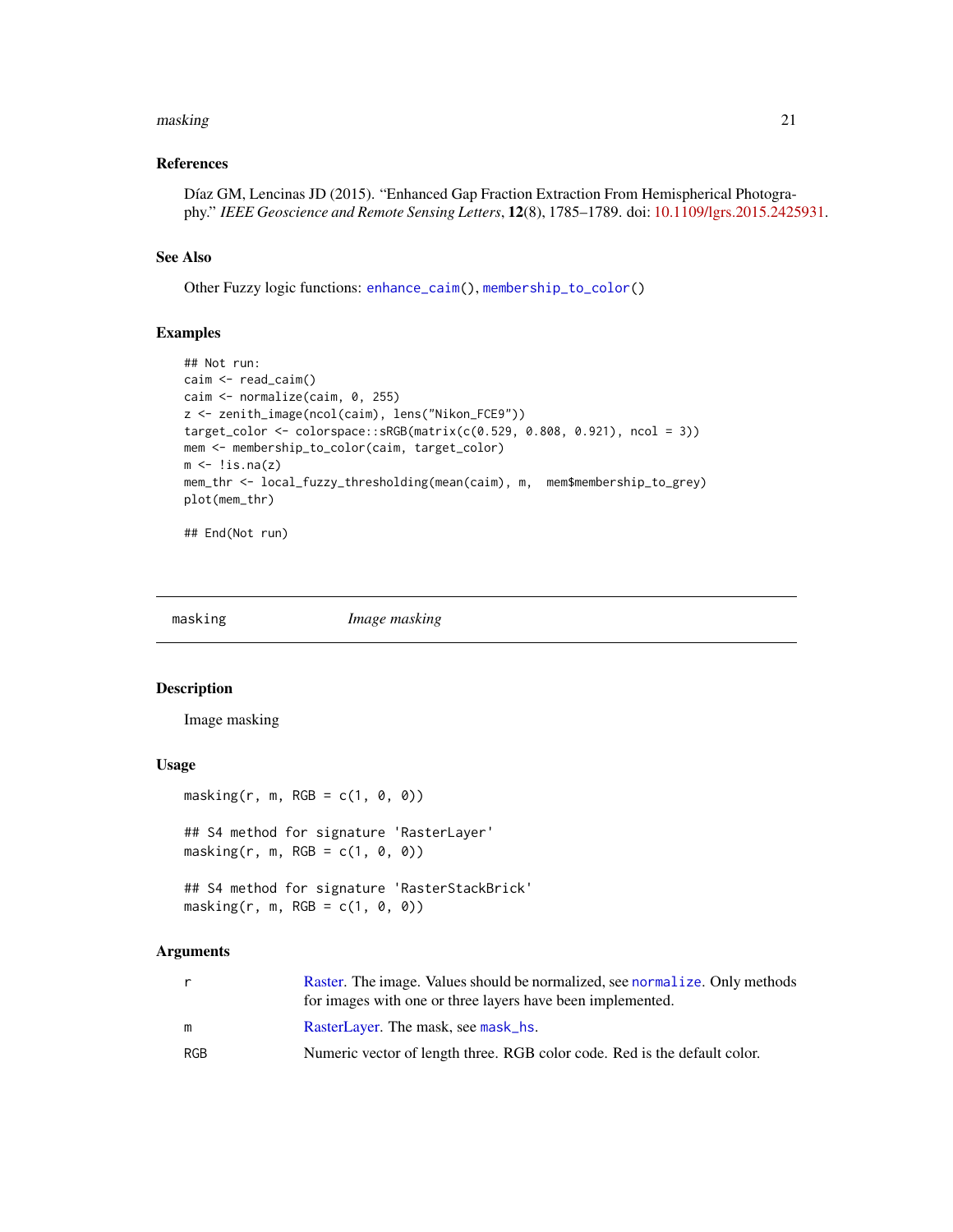# Value

An object of class [RasterStack](#page-0-0) that essentially is r with the areas delimited by m –where its pixels are equal to one– painted in a solid color. If r is a single layer image, then the layer is triplicated to allow the use of colors.

# See Also

#### [mask\\_hs](#page-21-1)

Other Tools functions: [apply\\_thr\(](#page-1-1)), [extract\\_feature\(](#page-10-1)), [gbc\(](#page-17-1)), [normalize\(](#page-23-1)), [read\\_bin\(](#page-26-1)), [read\\_caim\(](#page-26-2)), [regional\\_thresholding\(](#page-28-1)), [write\\_bin\(](#page-35-1)), [write\\_caim\(](#page-36-1))

# Examples

```
## Not run:
r < - read_caim()
z <- zenith_image(ncol(r), lens())
a <- azimuth_image(z)
m <- mask_hs(z, 20, 70) & mask_hs(a, 90, 180)
masked_caim <- masking(normalize(r, 0, 255), m)
plotRGB(masked_caim * 255)
masked_bin <- masking(apply_thr(r$Blue, 125), m)
plotRGB(masked_bin * 255)
## End(Not run)
```
<span id="page-21-1"></span>

mask\_hs *Mask hemisphere*

# Description

Given a zenith or azimuth image and angle restrictions, it produces a mask.

# Usage

```
mask_hs(r, from, to)
```
## Arguments

|          | RasterLayer. The result of a call to zenith_image or azimuth_image. |
|----------|---------------------------------------------------------------------|
| from, to | angle in degrees, inclusive limits.                                 |

# Value

An object of class [RasterLayer](#page-0-0) with values 0 and 1.

<span id="page-21-0"></span>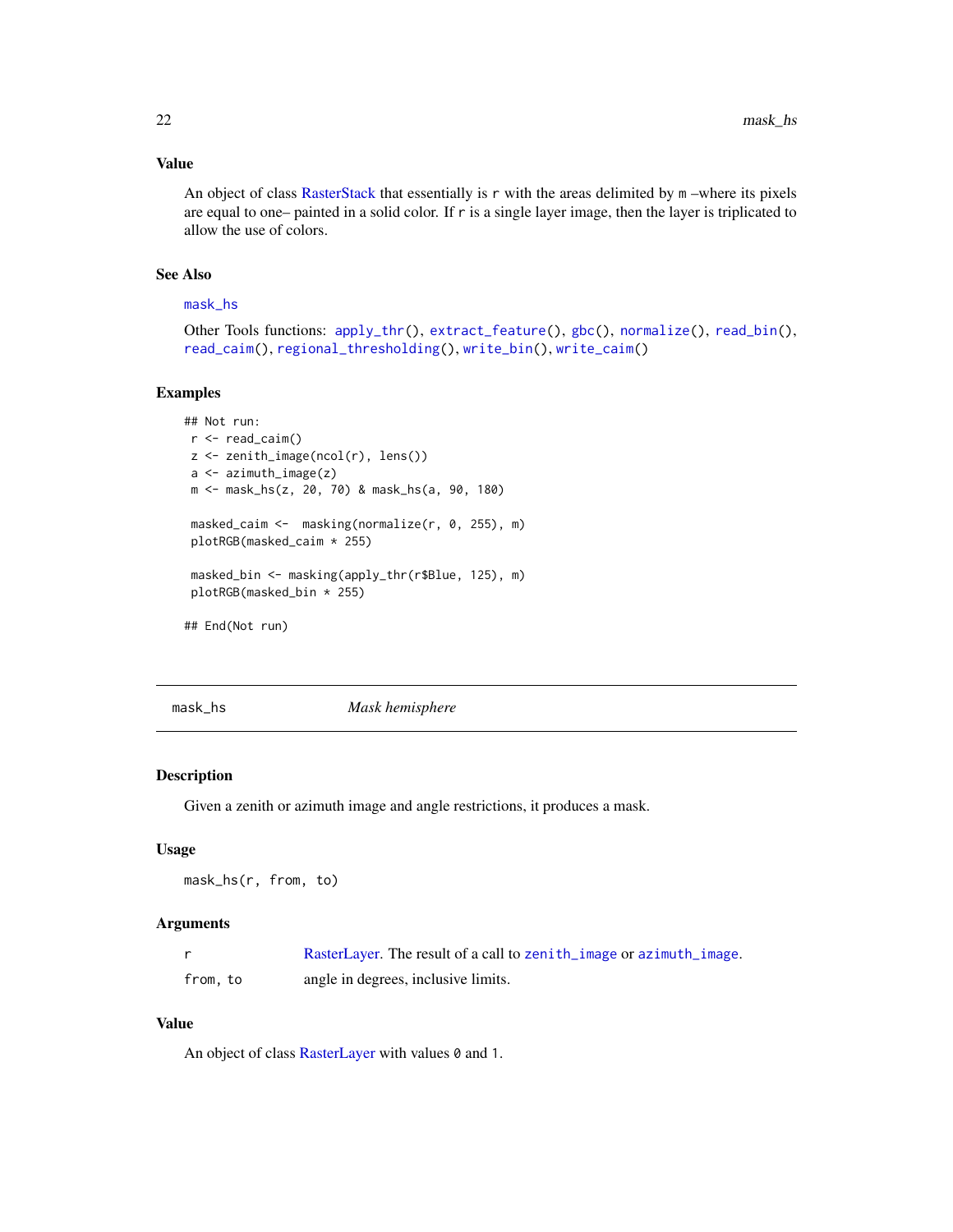<span id="page-22-0"></span>membership\_to\_color 23

# See Also

#### [masking](#page-20-1)

Other Segmentation functions: [rings\\_segmentation\(](#page-31-1)), [sectors\\_segmentation\(](#page-31-2)), [sky\\_grid\\_segmentation\(](#page-32-1))

# Examples

```
## Not run:
z \le zenith_image(1000, lens())
a \leq -azimuth_image(z)
m1 <- mask_hs(z, 20, 70)
plot(m1)
m2 <- mask_hs(a, 330,360)
plot(m2)
plot(m1 & m2)
plot(m1 | m2)
# if you want 15 degress at each side of 0
m1 <- mask_hs(a, 0, 15)
m2 <- mask_hs(a, 345, 360)
plot(m1 | m2)
# better use this
plot(!is.na(z))
# instead of this
plot(mask_hs(z, 0, 90))
## End(Not run)
```
<span id="page-22-1"></span>membership\_to\_color *Compute membership to a color*

# **Description**

This function is presented in Díaz and Lencinas (2015). It Computes the degree of membership to a color with two Gaussian membership functions and the dimensions *A* and *B* from the *CIE L\*a\*b\** color space. The lightness dimension is not considered in the calculations.

# Usage

```
membership_to_color(caim, target_color, sigma = NULL)
```

| caim         | RasterBrick. The return of a call to read caim.                                                                                                                                 |
|--------------|---------------------------------------------------------------------------------------------------------------------------------------------------------------------------------|
| target_color | color.                                                                                                                                                                          |
| sigma        | Numeric vector of length one. Use NULL (default) to estimate it automatically<br>as the euclidean distance between target color and grey in the CIE $L^*a^*b^*$<br>color space. |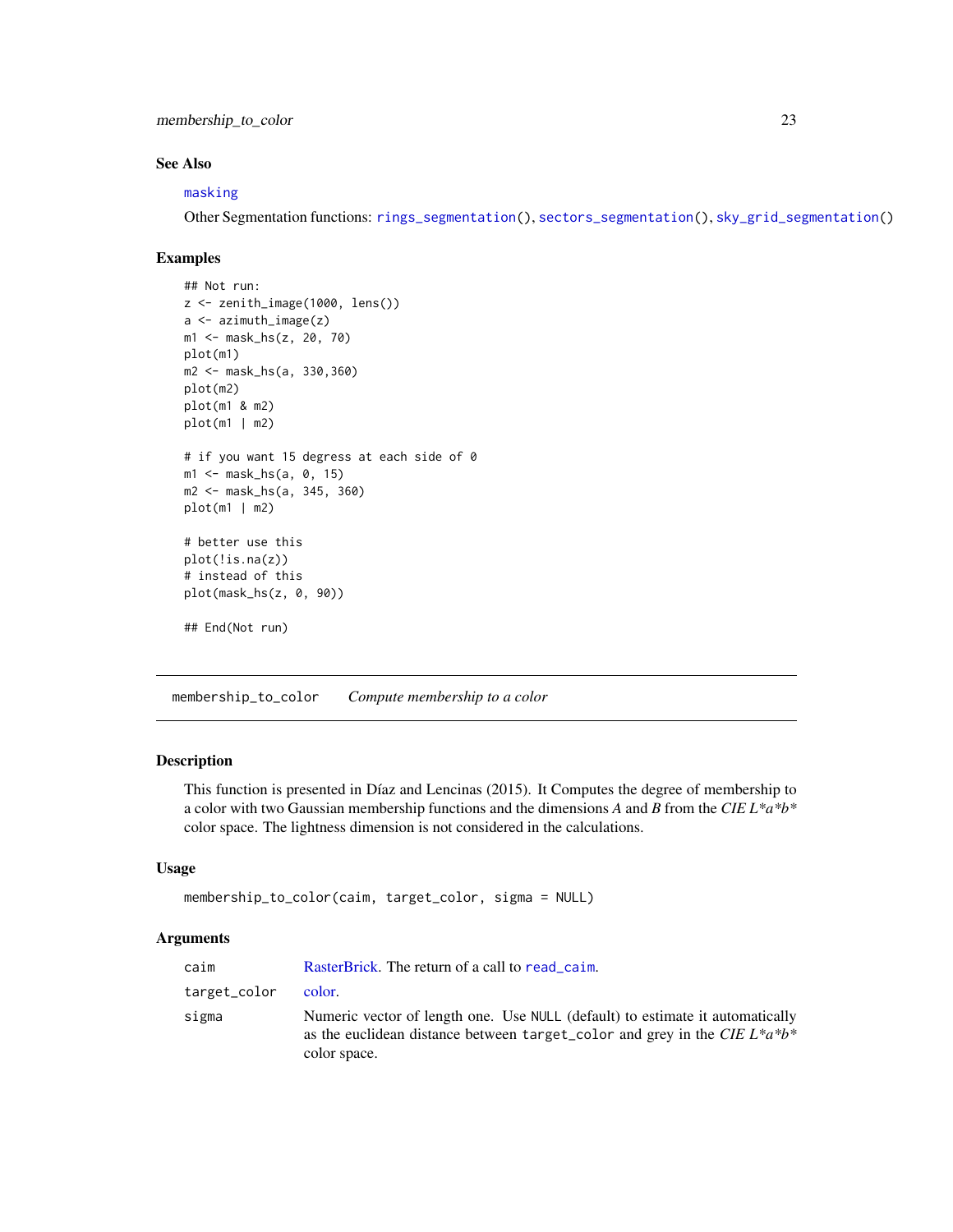# <span id="page-23-0"></span>Details

If you use this function in your research, please cite (Díaz and Lencinas 2015).

#### Value

It returns an object from the class [RasterBrick](#page-0-0) or [RasterStack](#page-0-0) –this will depend on the input. First layer is the membership to the target color. Second layer is the membership to grey. Both memberships are calculated with same sigma.

# References

Díaz GM, Lencinas JD (2015). "Enhanced Gap Fraction Extraction From Hemispherical Photography." *IEEE Geoscience and Remote Sensing Letters*, 12(8), 1785–1789. doi: [10.1109/lgrs.2015.2425931.](https://doi.org/10.1109/lgrs.2015.2425931)

# See Also

Other Fuzzy logic functions: [enhance\\_caim\(](#page-7-1)), [local\\_fuzzy\\_thresholding\(](#page-19-1))

# Examples

```
## Not run:
caim <- read_caim()
caim <- normalize(caim, 0, 255)
z <- zenith_image(ncol(caim), lens("Nikon_FCE9"))
target_color <- colorspace::sRGB(matrix(c(0.529, 0.808, 0.921), ncol = 3))
mem <- membership_to_color(caim, target_color)
plot(mem)
```
## End(Not run)

<span id="page-23-1"></span>normalize *Normalize data*

#### Description

Normalize data laying between mn and mx in the range 0 to 1. Data greater than mx get values greater than 1 in a proportional fashion. Conversely, data less than mn get values less than 0.

# Usage

 $normalize(r, mn = NULL, mx = NULL)$ 

|    | Raster or numeric vector.                                                                                    |
|----|--------------------------------------------------------------------------------------------------------------|
| mn | Numeric vector of length one. Minimum expected value. Defaults is equivalent<br>to the minimum value from r. |
| mx | Numeric vector of length one. Maximum expected value. Defaults is equivalent<br>to the maximum value from r. |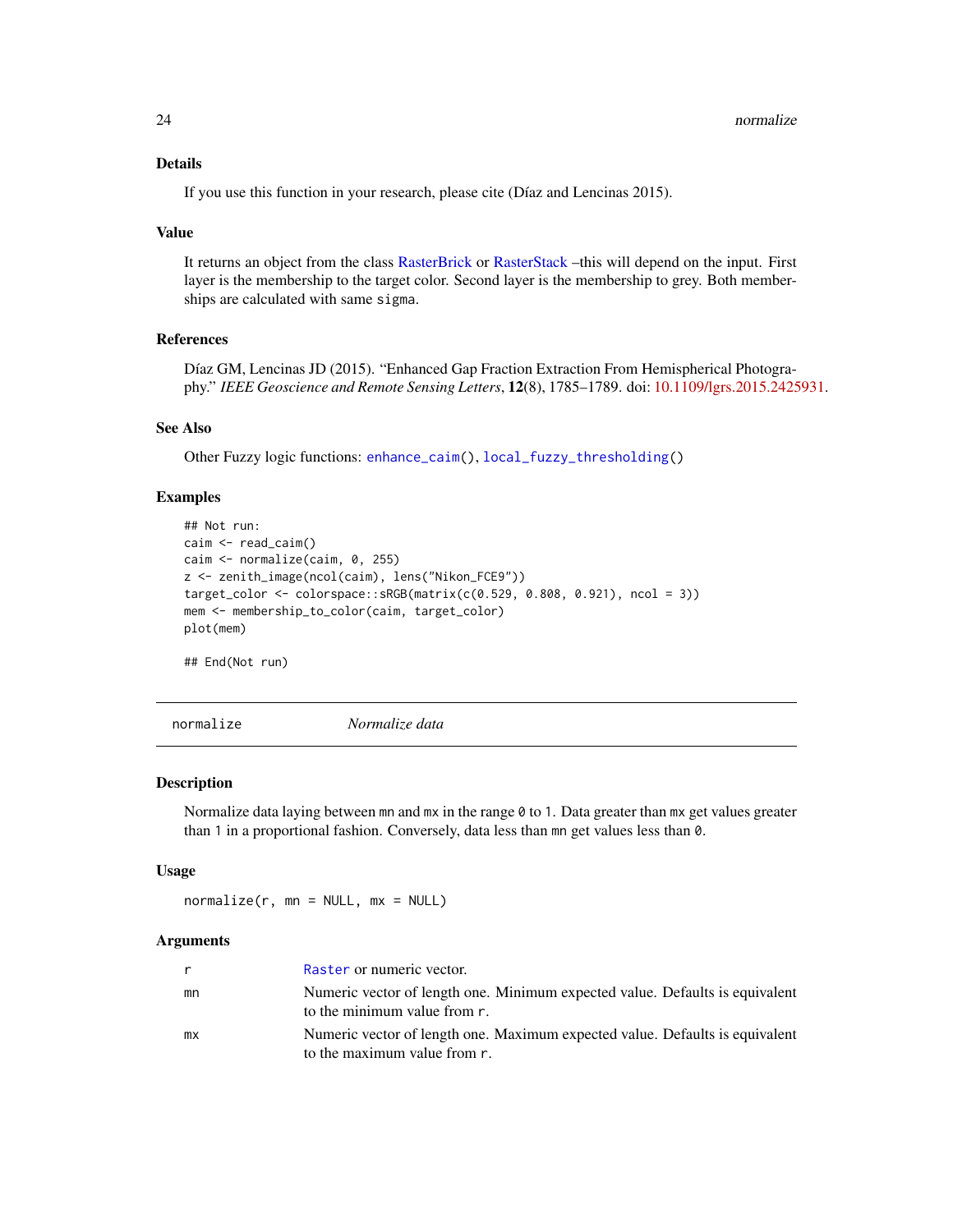# <span id="page-24-0"></span>ootb\_mblt 25

# Value

An object from the same class than r with values from r linearly rescaled to make mn equal to zero and mx equal to one. Therefore, if mn and mx do not match with the actuals minimum and maximum from r, the ourput will not cover the 0-to-1 range.

# See Also

#### [gbc](#page-17-1)

Other Tools functions: [apply\\_thr\(](#page-1-1)), [extract\\_feature\(](#page-10-1)), [gbc\(](#page-17-1)), [masking\(](#page-20-1)), [read\\_bin\(](#page-26-1)), [read\\_caim\(](#page-26-2)), [regional\\_thresholding\(](#page-28-1)), [write\\_bin\(](#page-35-1)), [write\\_caim\(](#page-36-1))

# Examples

normalize(read\_caim(), 0, 255)

<span id="page-24-1"></span>ootb\_mblt *Out-of-the-box model-based local thresholding*

#### Description

Out-of-the-box version of the model-based local thresholding (MBLT) algorithm.

#### Usage

```
ootb_mblt(r, z, a, parallel = TRUE)
```
#### Arguments

|          | RasterLayer. A normalized greyscale image. Typically, the blue channel ex-<br>tracted from an hemispherical photograph. Please see read_caim and normalize. |
|----------|-------------------------------------------------------------------------------------------------------------------------------------------------------------|
| z        | RasterLayer. The result of a call to zenith_image.                                                                                                          |
| a        | RasterLayer. The result of a call to azimuth_image.                                                                                                         |
| parallel | Logical vector of length one. Allows parallel processing.                                                                                                   |

#### Details

This function is a hard-coded version of a MBLT pipeline that starts with a working binarized image and ends with a refined binarized image. The pipeline combines [find\\_sky\\_pixels](#page-11-1), [fit\\_coneshaped\\_model](#page-12-1), [fit\\_trend\\_surface](#page-14-1), and [thr\\_image](#page-34-1). The code can be easily inspected by calling ootb\_mblt –no parenthesis. Advanced users can use that code as a template.

The MBLT algorithm was first presented in Díaz and Lencinas (2018). The version presented here differs from that in the following main aspects:

• intercept is set to 0, slope to 1, and  $w$  to 0.5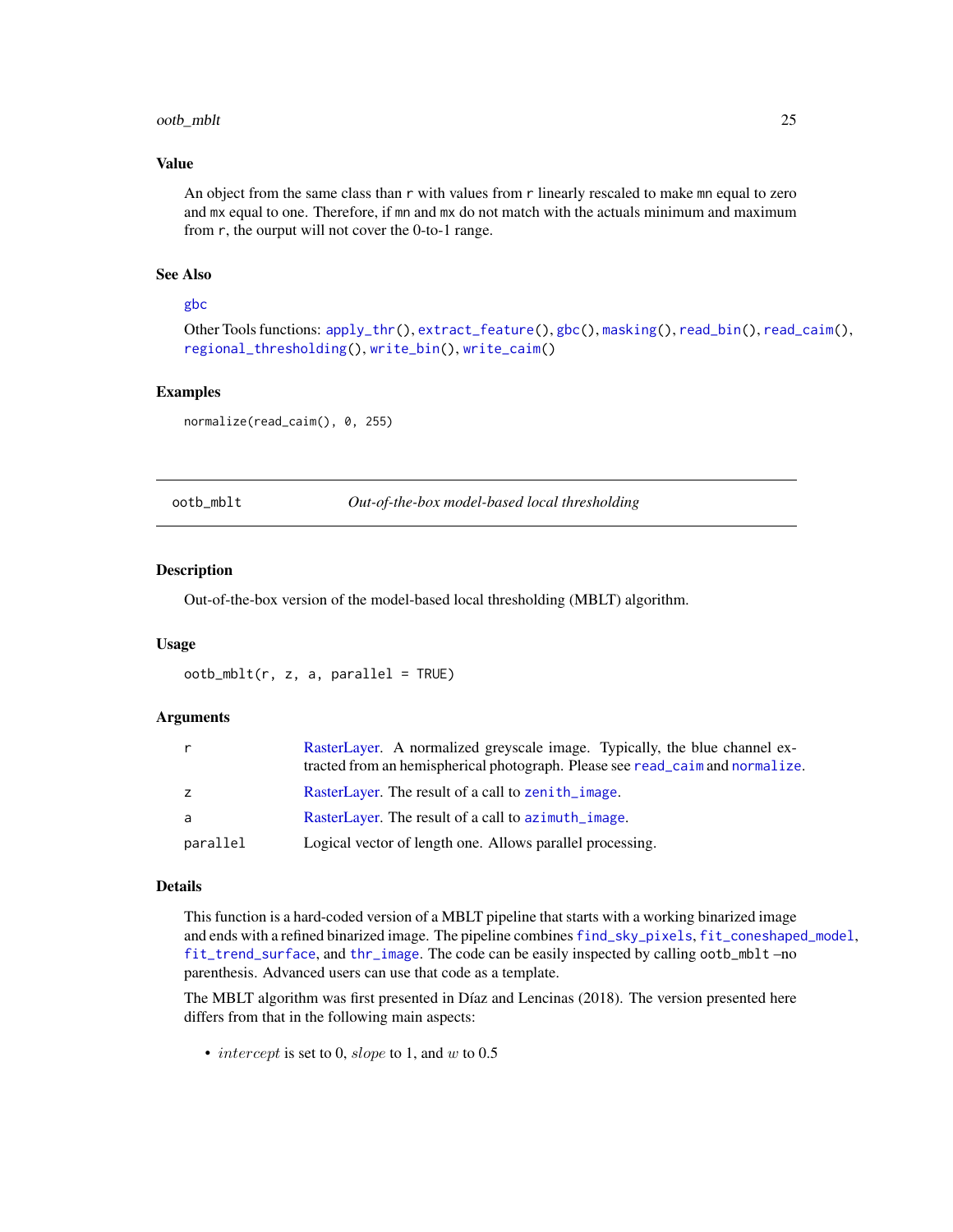- <span id="page-25-0"></span>• This version implements a regional threholding approach as first step instead of a global one. Please refer to [find\\_sky\\_pixels](#page-11-1). The minimum number of samples (sky DNs) required is equals to the 30 percent of the population, considering that it is made of  $5 \times 5$  sky grid cells.
- It does not use asynchronous acquisition under the open sky. So, the cone-shaped model ([fit\\_coneshaped\\_model](#page-12-1)) run without a filling source, but the result of it is used as filling source for trend surface fitting ([fit\\_trend\\_surface](#page-14-1)).
- The cone-shaped sky is edited with [fix\\_predicted\\_sky](#page-16-1).

This function searches for black objects against a light background. When regular canopy hemispherical images are provided as input, the algorithm will find dark canopy elements against a bright sky almost everywhere in the picture, and the result will fit user expectations. However, if an hemispherical photograph taken under the open sky is provided, this algorithm would be still searching black objects against a light background, so the darker portions of the sky will be taken as objects, i.e., canopy. As a consequence, this will not fit users expectations, since they require the classes 'Gap' and 'No-gap'. This kind of error could be find in photographs of open forests for the same reason.

If you use this function in your research, please cite (Díaz and Lencinas 2018).

# Value

Object of class list with the binarized image (named 'bin') and the reconstructed skies (named 'sky\_cs' and 'sky\_s').

# References

Díaz GM, Lencinas JD (2018). "Model-based local thresholding for canopy hemispherical photography." *Canadian Journal of Forest Research*, 48(10), 1204–1216. doi: [10.1139/cjfr20180006.](https://doi.org/10.1139/cjfr-2018-0006)

# See Also

Other MBLT functions: [find\\_sky\\_pixels\(](#page-11-1)), [fit\\_coneshaped\\_model\(](#page-12-1)), [fit\\_trend\\_surface\(](#page-14-1)), [thr\\_image\(](#page-34-1))

#### Examples

```
## Not run:
path <- system.file("external/4_D_2_DSCN4502.JPG", package = "rcaiman")
r <- read_caim(path, c(1280, 960) - 745, 745 * 2, 745 * 2)
z <- zenith_image(ncol(r), lens("Nikon_FCE9"))
a <- azimuth_image(z)
blue <- gbc(r$Blue)
bin <- ootb_mblt(blue, z, a, parallel = FALSE)
plot(bin$bin)
```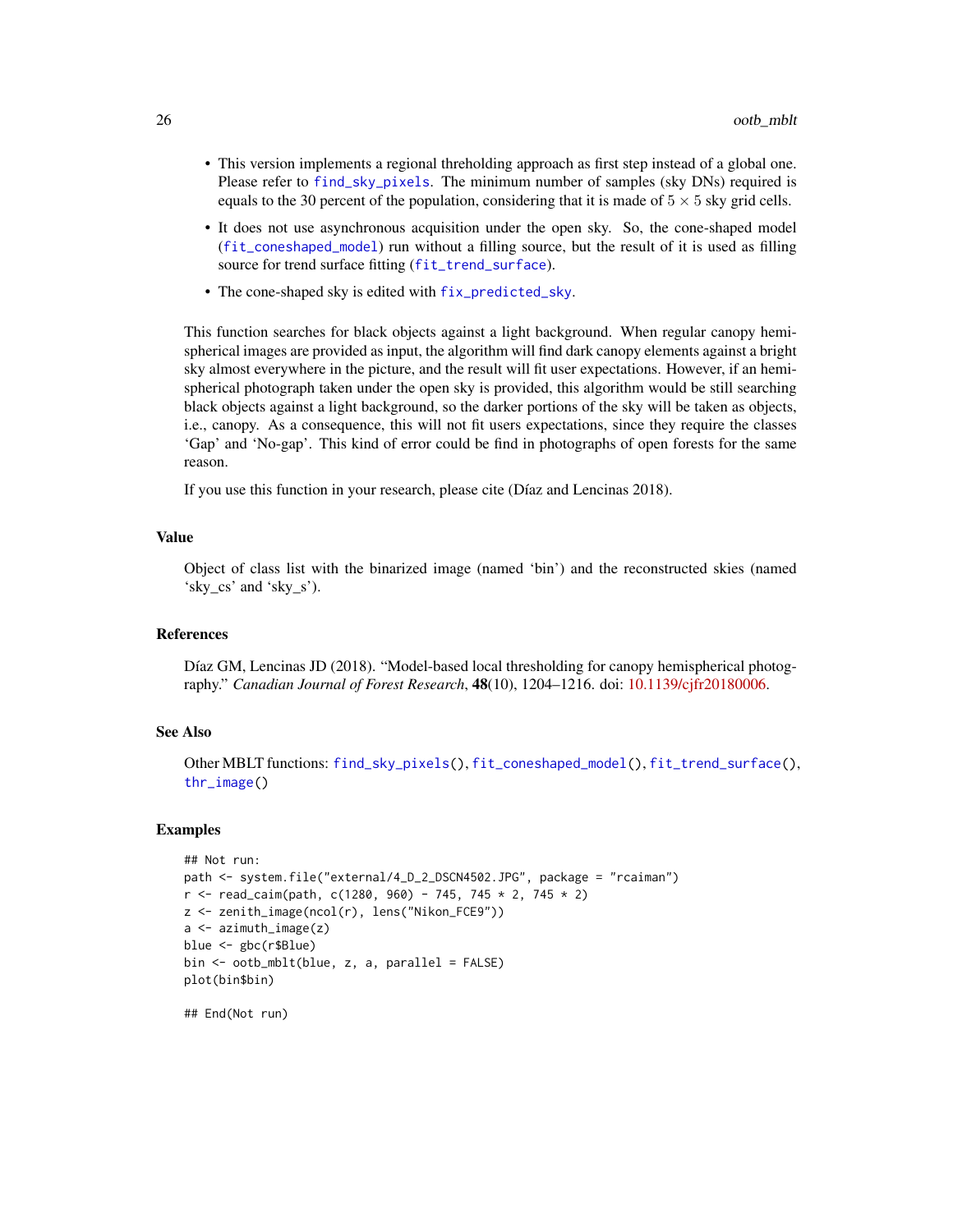<span id="page-26-1"></span><span id="page-26-0"></span>

# Description

Wrapper functions for [raster](#page-0-0).

# Usage

read\_bin(path)

# Arguments

path One-length character vector. Path to read or a binarized image.

# Value

An object from class [RasterLayer.](#page-0-0)

# See Also

# [write\\_bin](#page-35-1)

```
Other Tools functions: apply_thr(), extract_feature(), gbc(), masking(), normalize(),
read_caim(), regional_thresholding(), write_bin(), write_caim()
```
# Examples

```
## Not run:
z <- zenith_image(1000, lens())
m \leftarrow !is.na(z)
my_file <- file.path(tmpDir(), "mask.tif")
write_bin(m, my_file)
m_from_disk <- read_bin(my_file)
plot(m - m_from_disk)
```
## End(Not run)

<span id="page-26-2"></span>read\_caim *Read a canopy image from a file*

# Description

Wrapper function for [raster](#page-0-0).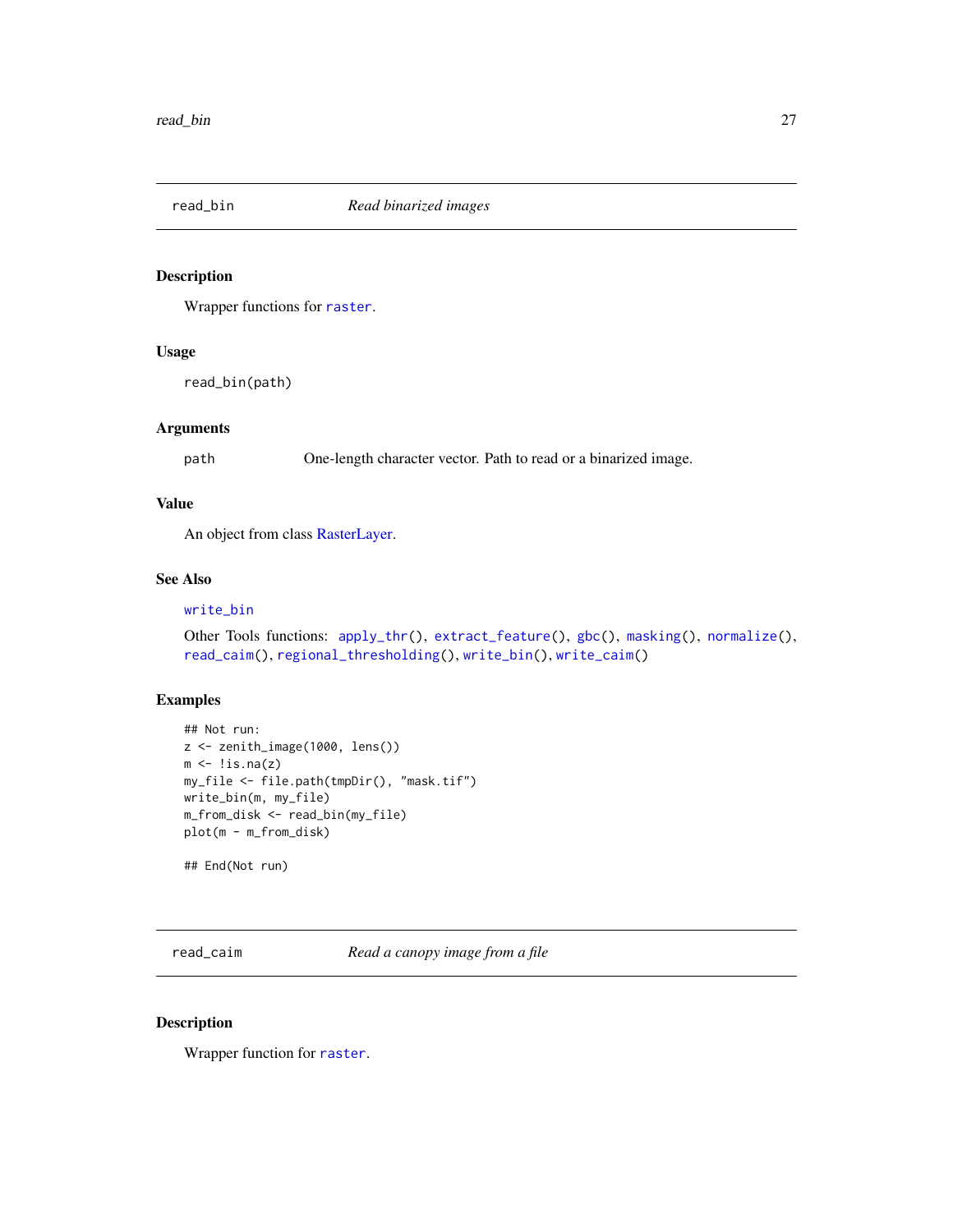```
read_caim(path_to_file, upper_left = NULL, width = NULL, height = NULL)
## S4 method for signature 'character'
read_caim(path_to_file, upper_left = NULL, width = NULL, height = NULL)
## S4 method for signature 'missing'
read_caim(path_to_file)
```
# Arguments

| path_to_file | Character vector of length one. Path to a JPEG or TIFF file. The function will<br>return a data example (see details) if no arguments are provided. |
|--------------|-----------------------------------------------------------------------------------------------------------------------------------------------------|
| upper_left   | An integer vector of length two (see details).                                                                                                      |
|              | width, height An integer vector of length one (see details).                                                                                        |

# Details

Run read\_caim() to obtain an example of a hemispherical photo taken in non-diffuse light conditions in a *Nothofagus pumilio* forest from Argentina with a FC-E9 auxiliary lens attached to a Nikon Coolpix 5700.

Since this function aims to read born-digital color photographs, RGB-JPEG and RGB-TIFF are expected as input. To read a region of the file use upper\_left, width, and height. The upper\_left parameter indicates the pixels coordinates of the upper left corner of the region of interest (ROI). These coordinates should be in the raster coordinates system, which works like a spreadsheet, i.e, when you go down through the vertical axis, the *row* number increases (**IMPORTANT: column** and row must be provided instead of row and column). The width, and height parameters indicate the size of the boxy ROI. I recommend using ['ImageJ'](https://imagej.nih.gov/ij/) to obtain this parameters, but any image editor can be used, such as 'GIMP' and 'Adobe Photoshop'.

#### Value

An object from class [RasterBrick](#page-0-0) with its layers named Red, Green, and Blue.

# Functions

- read\_caim, character-method: Provide the path to a file. If The file is stored in the working directory, just provide the file name. File extension should be included in the file name.
- read\_caim,missing-method: It returns an example (see details).

#### See Also

#### write caim

```
Other Tools functions: apply_thr(), extract_feature(), gbc(), masking(), normalize(),
read_bin(), regional_thresholding(), write_bin(), write_caim()
```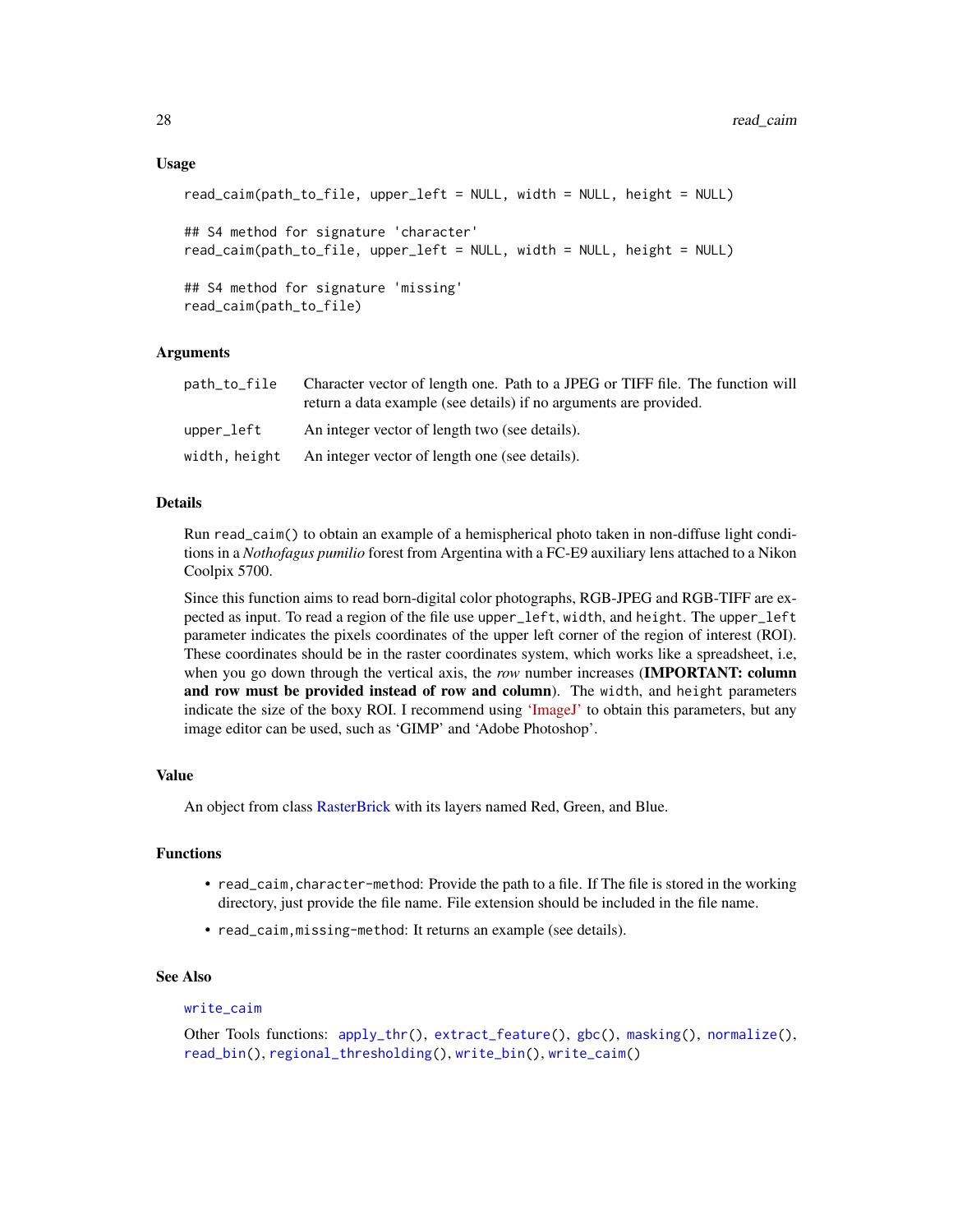# <span id="page-28-0"></span>regional\_thresholding 29

# Examples

```
# This is the example image
r < - read_caim()
plotRGB(r)
# This is also the example
path <- system.file("external/b4_2_5724.jpg", package = "rcaiman")
# the zenith raster coordinates can be easily transformed to the "upper_left"
# argument by subtracting from it the radius expressed in pixels.
zenith_colrow <- c(1280, 960)
diameter_px <- 1490
r <- read_caim(path,
               upper_left = zenith_colrow - diameter_px/2,
               width = diameter_px,
               height = diameter_px)
plotRGB(r)
```
<span id="page-28-1"></span>regional\_thresholding *Regional thresholding*

# Description

Regional thresholding of greyscale images

#### Usage

```
regional_thresholding(
  r,
  segmentation,
 method,
  intercept = NULL,
 slope = NULL,
 prob = NULL
)
```

| r            | RasterLayer. Normalized greyscale image. See normalize and gbc                                                         |
|--------------|------------------------------------------------------------------------------------------------------------------------|
| segmentation | RasterLayer. The result of segmenting r. Probably, rings_segmentation will<br>be the most used for fisheye images.     |
| method       | Character vector of length one. See details for current options.                                                       |
| intercept    | Numeric vector of length one. These are linear function coefficients. Please, see<br>the Details section of thr_image. |
| slope        | Numeric vector of length one. These are linear function coefficients. Please, see<br>the Details section of thr_image. |
| prob         | Logical vector of length one. Probability for quantile calculation. See refer-<br>ence Díaz and Lencinas (2018).       |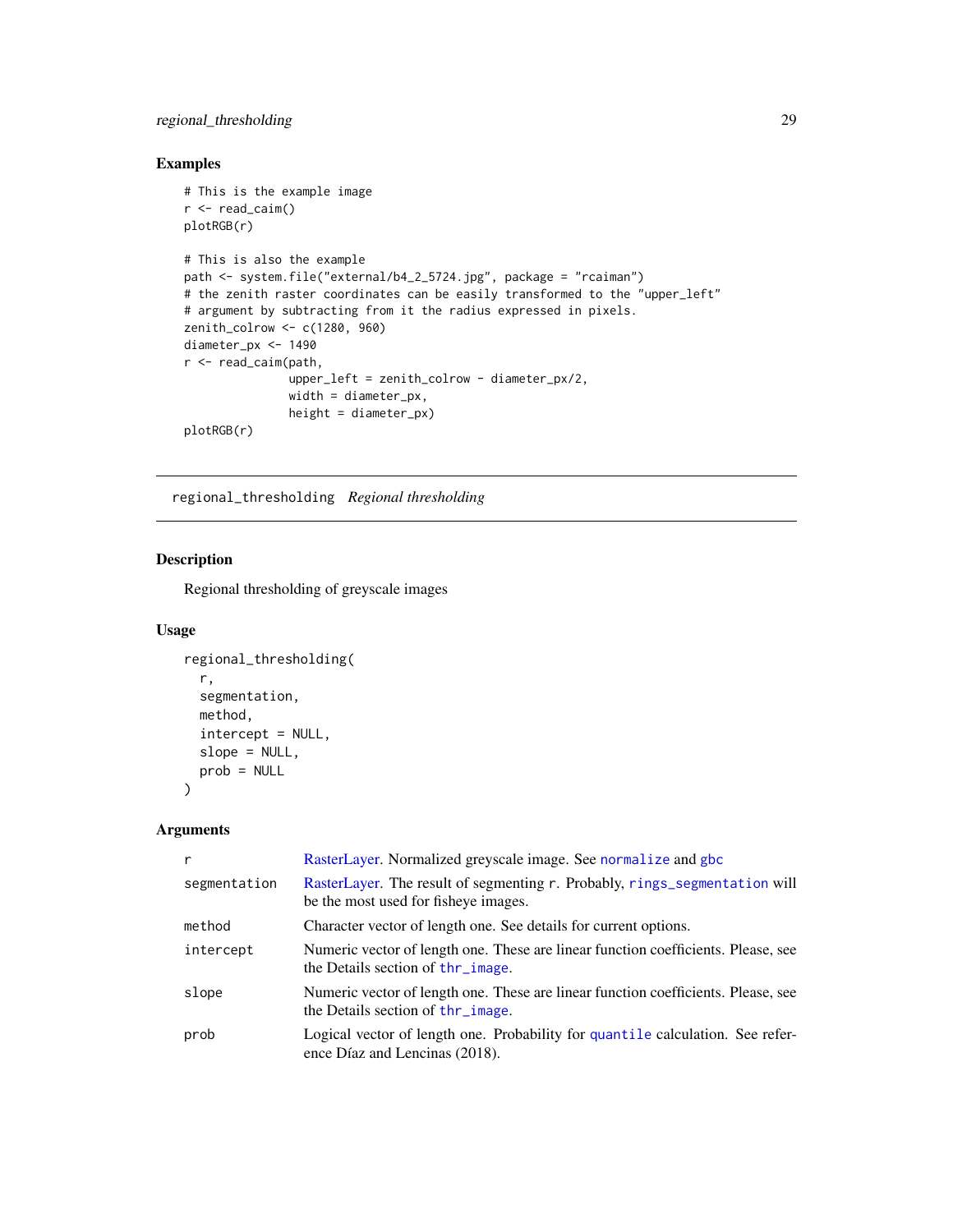## <span id="page-29-0"></span>Details

Methods currently implemented are:

- Diaz2018: method presented in Díaz and Lencinas (2018) applied regionally. If this method is selected, the arguments intercept, slope, and prob should be provided. It works segmentwise extracting the digital numbers (dns) per segment and passing them to quantile (dns, prob), which aggregated result  $(x)$  is in turn passed to thr\_image $(x,$  intercept, slope). Finally, this threshold image is applied to obtain a binarized image.
- Methods from autothresholdr package: this function can call methods from [auto\\_thresh](#page-0-0). Use "IsoData" to use the algorithm by Ridler and Calvard (1978), which is the one recommended by Jonckheere et al. (2005).

#### Value

An object of class [RasterLayer](#page-0-0) with values  $\theta$  and 1.

## References

Díaz GM, Lencinas JD (2018). "Model-based local thresholding for canopy hemispherical photography." *Canadian Journal of Forest Research*, 48(10), 1204–1216. doi: [10.1139/cjfr20180006.](https://doi.org/10.1139/cjfr-2018-0006)

Jonckheere I, Nackaerts K, Muys B, Coppin P (2005). "Assessment of automatic gap fraction estimation of forests from digital hemispherical photography." *Agricultural and Forest Meteorology*, 132(1-2), 96–114. doi: [10.1016/j.agrformet.2005.06.003.](https://doi.org/10.1016/j.agrformet.2005.06.003)

Ridler TW, Calvard S (1978). "Picture thresholding using an iterative selection method." *IEEE Transactions on Systems, Man, and Cybernetics*, 8(8), 630–632. doi: [10.1109/tsmc.1978.4310039.](https://doi.org/10.1109/tsmc.1978.4310039)

# See Also

# [thr\\_image](#page-34-1)

```
Other Tools functions: apply_thr(), extract_feature(), gbc(), masking(), normalize(),
read_bin(), read_caim(), write_bin(), write_caim()
```
#### Examples

```
r < - read_caim()
blue <- gbc(r$Blue)
z <- zenith_image(ncol(r), lens("Nikon_FCE9"))
rings <- rings_segmentation(z, 10)
bin <- regional_thresholding(blue, rings, "Diaz2018", -8, 0.5, 0.9)
plot(bin) # gross errors near the horizon, try ootb_mblt()
```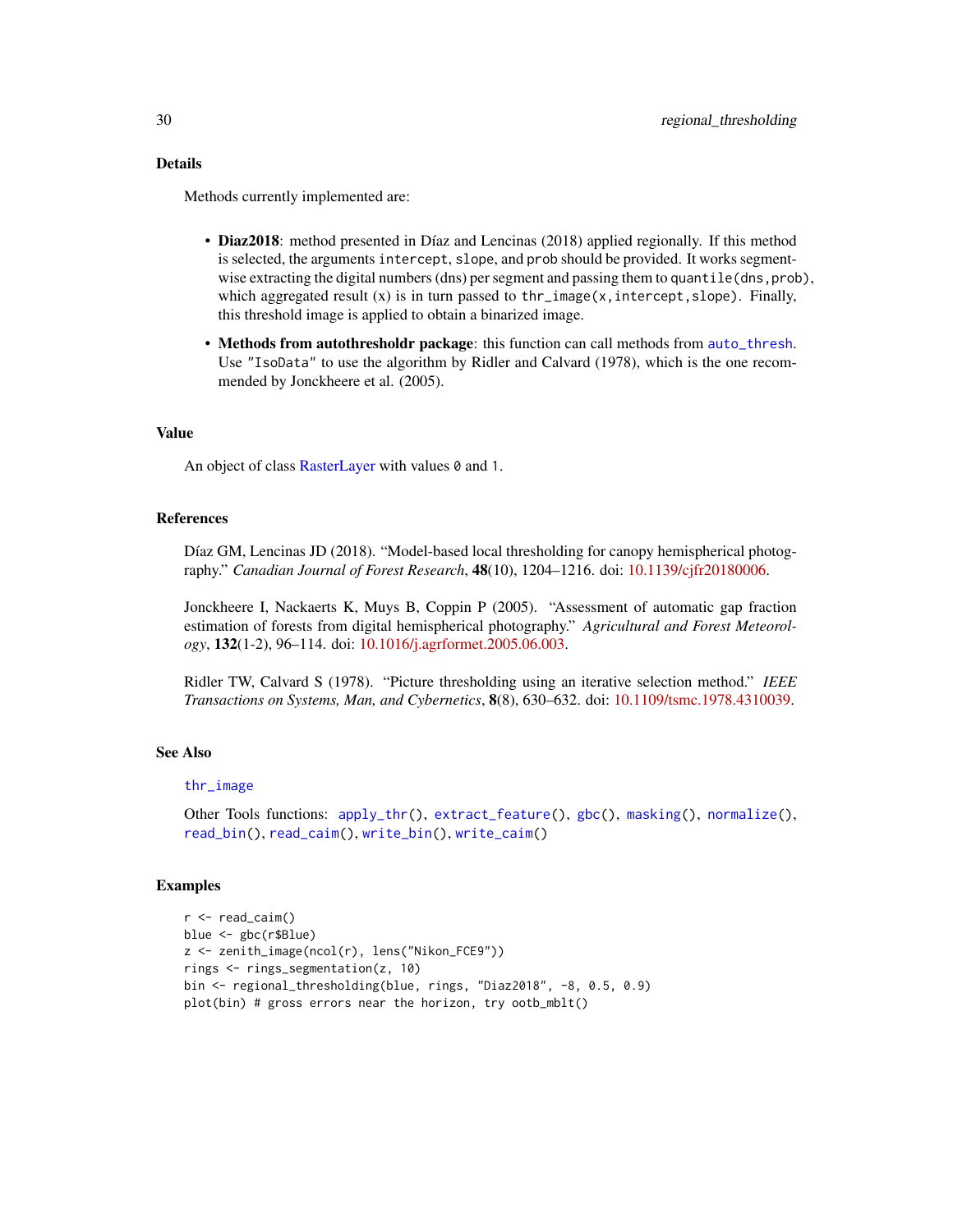<span id="page-30-1"></span><span id="page-30-0"></span>reproject\_to\_equidistant

*Reproject to equidistant*

#### Description

Reproject to equidistant

# Usage

```
reproject_to_equidistant(r, z, a, radius = 745)## S4 method for signature 'RasterLayer'
reproject_to_equidistant(r, z, a, radius = 745)
## S4 method for signature 'RasterStackBrick'
reproject_to_equidistant(r, z, a, radius = 745)
```
# **Arguments**

|        | Raster. Only methods for images with one or three layers have been imple-<br>mented. |
|--------|--------------------------------------------------------------------------------------|
| z      | RasterLayer. The result of a call to zenith_image.                                   |
| a      | RasterLayer. The result of a call to azimuth_image.                                  |
| radius | Numeric integer of length one. Radius of the reprojected hemispherical image.        |

# See Also

```
Other Lens functions: azimuth_image(), calc_diameter(), calc_zenith_raster_coordinates(),
calibrate_lens(), expand_noncircular(), lens(), test_lens_coef(), zenith_image()
```
# Examples

```
## Not run:
caim <- read_caim()
caim <- normalize(caim, 0, 255)
z <- zenith_image(ncol(caim), lens("Nikon_FCE9"))
a <- azimuth_image(z)
bin <- apply_thr(caim$Blue, 0.5)
bin_equi <- reproject_to_equidistant(bin, z, a, radius = 400)
bin_equi <- apply_thr(bin_equi, 0.5)
plot(bin_equi)
# use write_bin(bin, "path\file_name") to have a file ready
# for calculating LAI with CIMES, GLA, CAN-EYE, etc.
```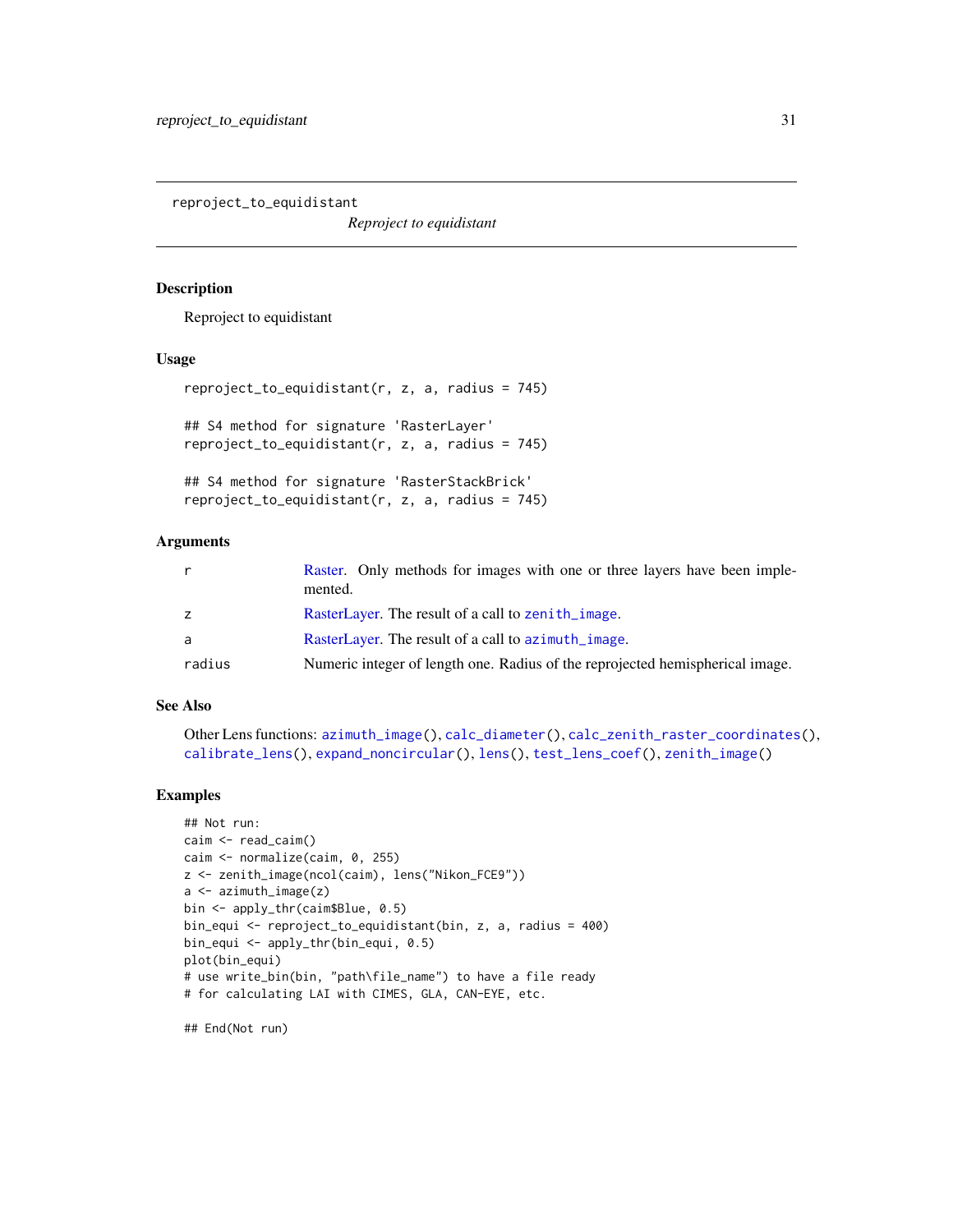<span id="page-31-1"></span><span id="page-31-0"></span>rings\_segmentation *Rings segmentation*

#### Description

Segmenting an hemispherical view by slicing the zenith angle from  $\theta$  to  $90^{\circ}$  in equals intervals.

# Usage

```
rings_segmentation(z, angle_width, return_angle = FALSE)
```
# Arguments

| Z.           | RasterLayer built with zenith_image.                                                                                                                                                           |
|--------------|------------------------------------------------------------------------------------------------------------------------------------------------------------------------------------------------|
| angle_width  | Numeric vector of length one. Angle in degrees able to divide the angle range<br>into a whole number of segments.                                                                              |
| return_angle | Logical vector of length one. If it is FALSE, all the pixels that belong to a segment<br>are labeled with an ID number. Otherwise, the angle mean of the segment is<br>assigned to the pixels. |

# Value

An object from the class [RasterLayer](#page-0-0) with segments shaped like concentric rings.

# See Also

Other Segmentation functions: [mask\\_hs\(](#page-21-1)), [sectors\\_segmentation\(](#page-31-2)), [sky\\_grid\\_segmentation\(](#page-32-1))

# Examples

```
z <- zenith_image(1490, lens())
rings <- rings_segmentation(z, 15)
plot(rings == 1)
```
<span id="page-31-2"></span>sectors\_segmentation *Sectors segmentation*

# Description

Segmenting an hemispherical view by slicing the azimuth angle from  $\theta$  to 360 $\degree$  in equals intervals.

# Usage

```
sectors_segmentation(a, angle_width, return_angle = FALSE)
```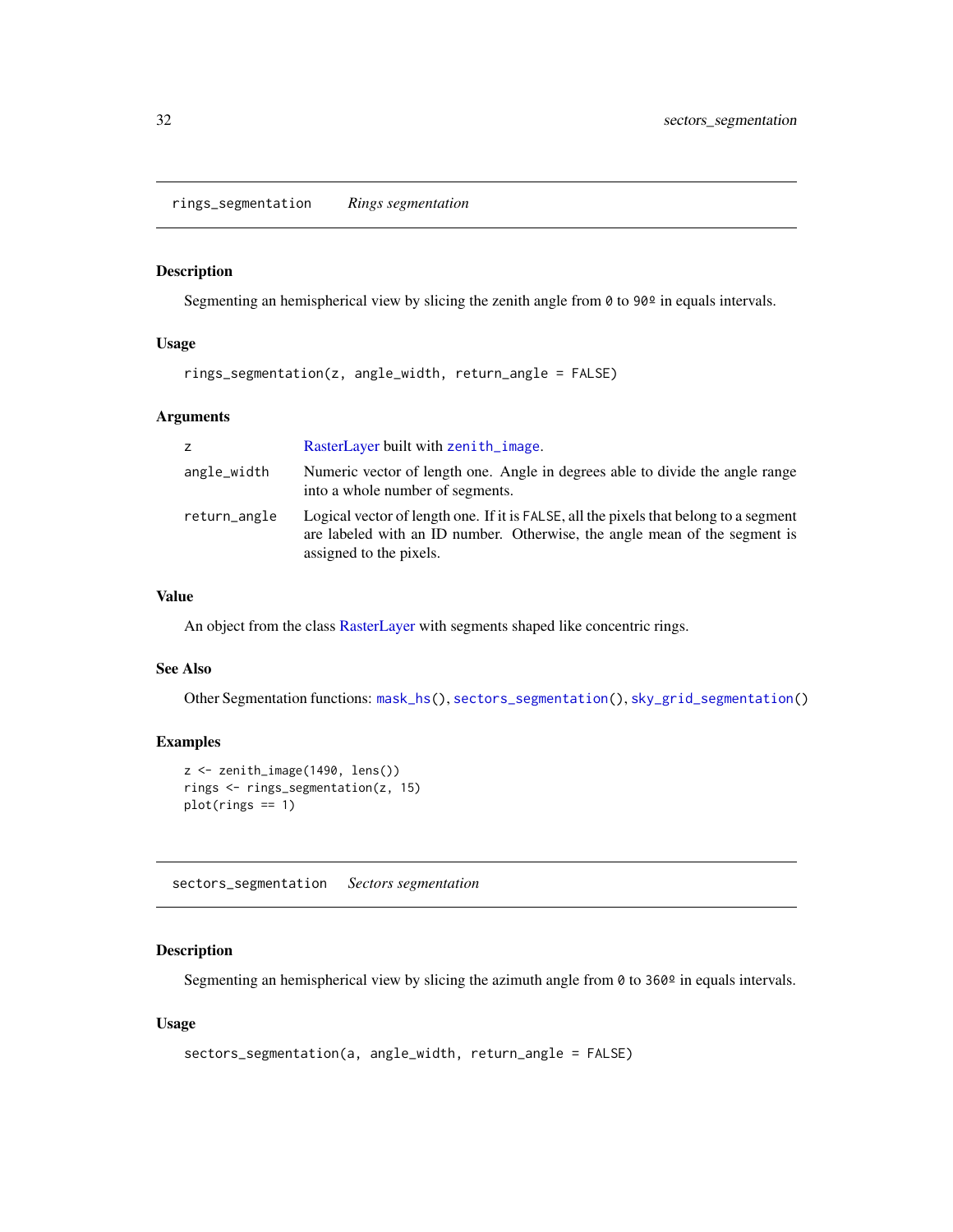# <span id="page-32-0"></span>Arguments

| a            | RasterLayer built with azimuth_image.                                                                                                                                                          |
|--------------|------------------------------------------------------------------------------------------------------------------------------------------------------------------------------------------------|
| angle_width  | Numeric vector of length one. Angle in degrees able to divide the angle range<br>into a whole number of segments.                                                                              |
| return_angle | Logical vector of length one. If it is FALSE, all the pixels that belong to a segment<br>are labeled with an ID number. Otherwise, the angle mean of the segment is<br>assigned to the pixels. |

# Value

An object from the class [RasterLayer](#page-0-0) with segments shaped like pizza slices.

# See Also

Other Segmentation functions: [mask\\_hs\(](#page-21-1)), [rings\\_segmentation\(](#page-31-1)), [sky\\_grid\\_segmentation\(](#page-32-1))

# Examples

```
z <- zenith_image(1490, lens())
a <- azimuth_image(z)
sectors <- sectors_segmentation(a, 15)
plot(sectors == 1)
```
<span id="page-32-1"></span>sky\_grid\_segmentation *Sky grid segmentation*

# Description

Segmenting the hemisphere view into segments of equal angular resolution for both zenith and azimuth angles.

# Usage

```
sky_grid_segmentation(z, a, angle_width, sequential = FALSE)
```

| z           | RasterLayer built with zenith_image.                                                                                                                                                                                                                                  |
|-------------|-----------------------------------------------------------------------------------------------------------------------------------------------------------------------------------------------------------------------------------------------------------------------|
| a           | RasterLayer built with azimuth_image.                                                                                                                                                                                                                                 |
| angle_width | Numeric vector of length one. It should be 30, 15, 10, 7.5, 6, 5, 3.75, 3, 2.5, 1.875, 1<br>or $\theta$ . 5 degrees. This constrain is rooted in the requirement of a value able to di-<br>vide both the 0 to 360 and 0 to 90 ranges into a whole number of segments. |
| sequential  | Logical vector of length one. If it is TRUE, the segments are labeled with se-<br>quential numbers. By default (FALSE), labeling numbers are not sequential (see<br>Details).                                                                                         |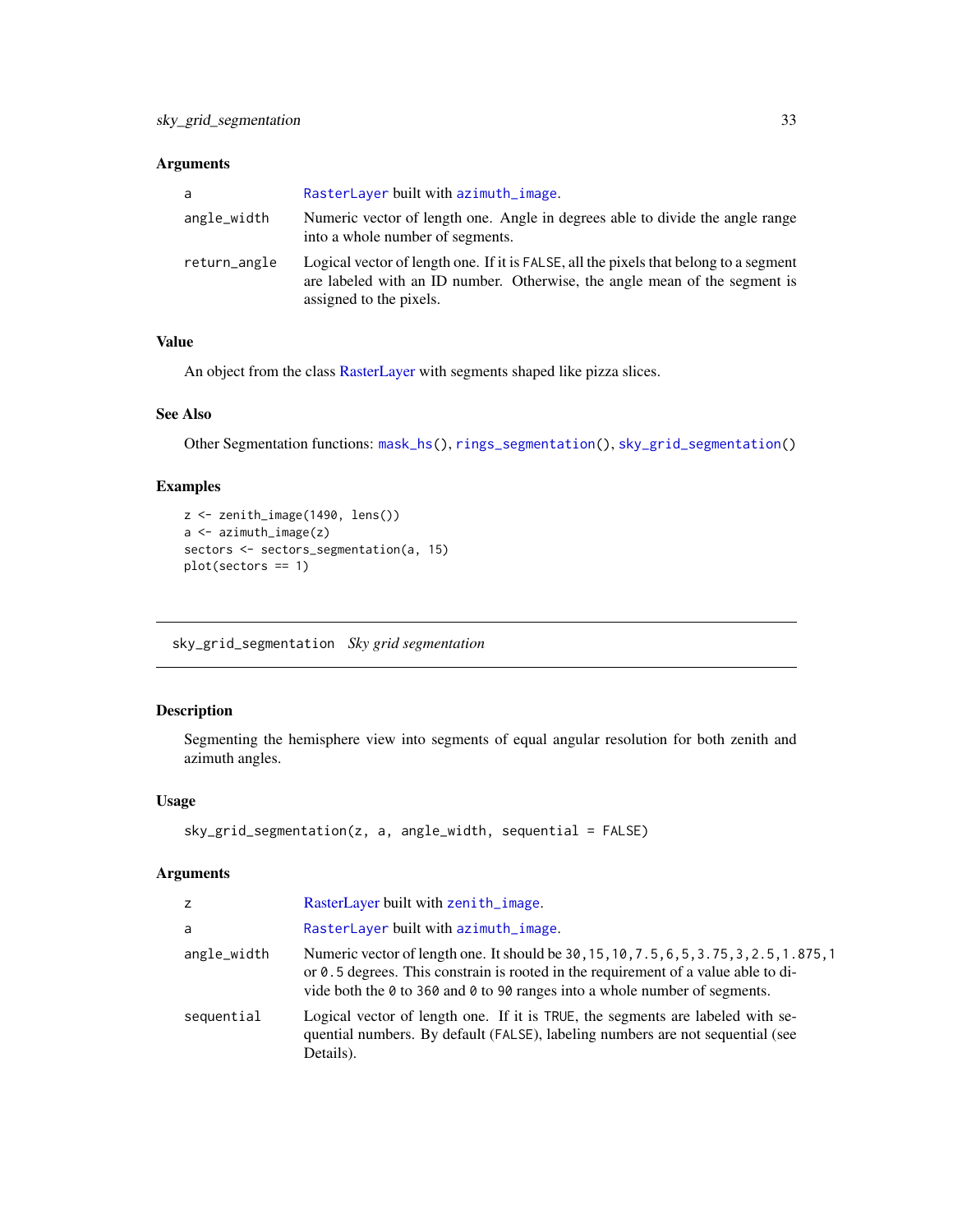# <span id="page-33-0"></span>Details

Intersecting rings with sectors makes a grid in which each segment is a portion of the hemisphere. Each pixel of the grid is labeled with an ID that codify both ring and sector IDs. For example, a grid with a regular interval of one degree has segment from 1001 to 360090. This numbers are calculated with: sectorID \* 1000 + ringsID, where sectorID is the ID number of the sector and ringsID is the ID number of the ring.

# Value

An object from the class [RasterLayer](#page-0-0) with segments shaped like windshields, although some of them will look elongated in height. The pattern is two opposite and converging straight sides and two opposite and parallel curvy sides.

# See Also

Other Segmentation functions: [mask\\_hs\(](#page-21-1)), [rings\\_segmentation\(](#page-31-1)), [sectors\\_segmentation\(](#page-31-2))

# Examples

```
z <- zenith_image(1490, lens())
a <- azimuth_image(z)
g <- sky_grid_segmentation(z, a, 15)
plot(g == 24005)## Not run:
g \leftarrow sky\_grid\_segmentation(z, a, 15, sequential = TRUE)plot(g, col = sample(rainbow(length(raster::unique(g)))))
```
## End(Not run)

<span id="page-33-1"></span>test\_lens\_coef *Test lens projection functions*

#### Description

Test that lens projection function works between the 0-to-1 range.

#### Usage

```
test_lens_coef(lens_coef)
```
# Arguments

lens\_coef Numeric vector. Polynomial coefficients of the lens projection function.

# Value

Returns invisible(TRUE) if all tests pass, otherwise throws an error.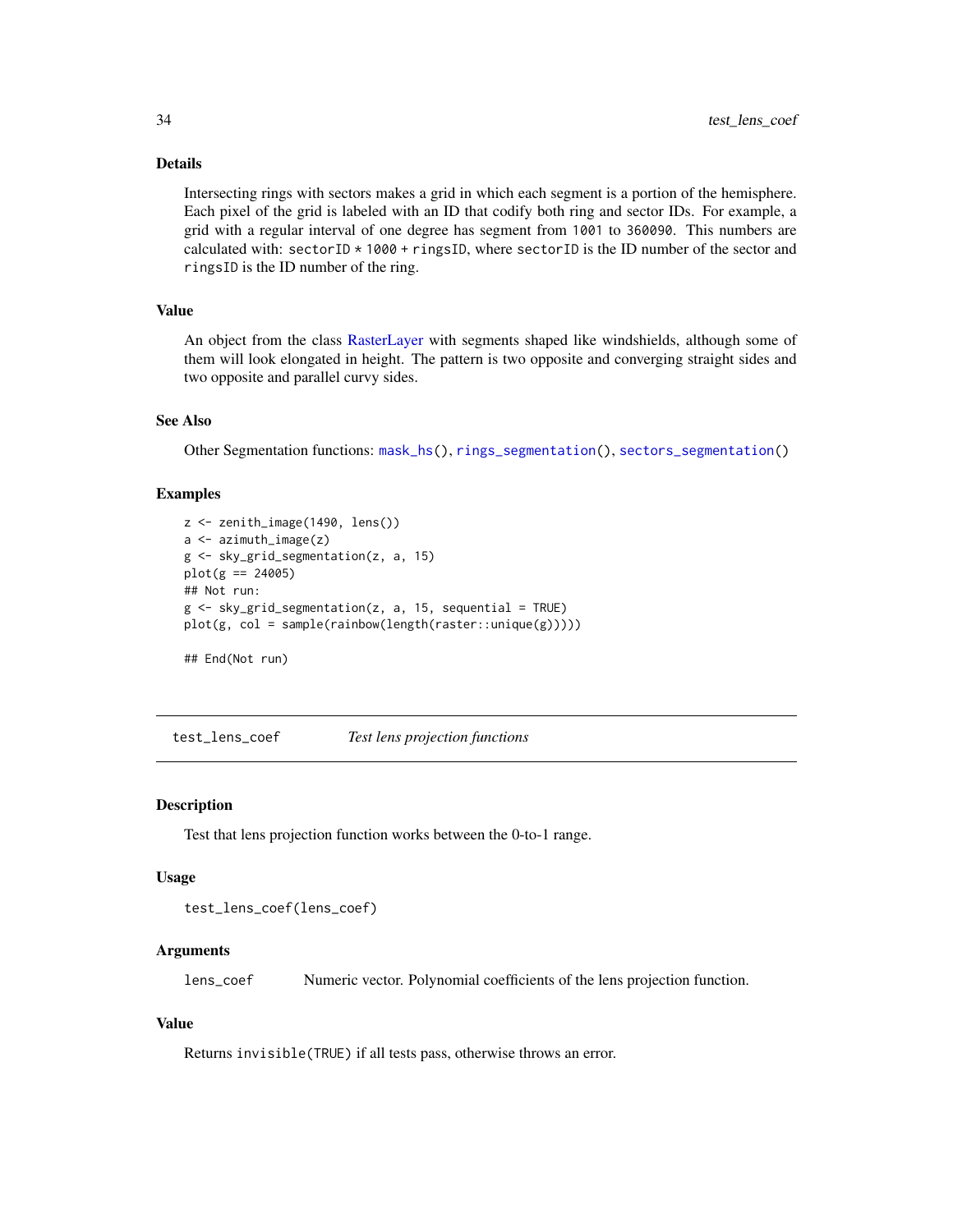#### <span id="page-34-0"></span>thr\_image 35

# See Also

```
Other Lens functions: azimuth_image(), calc_diameter(), calc_zenith_raster_coordinates(),
calibrate_lens(), expand_noncircular(), lens(), reproject_to_equidistant(), zenith_image()
```
#### Examples

```
test_lens_coef(lens("Nikon_FCE9"))
test_lens_coef(2 / pi)
```
<span id="page-34-1"></span>thr\_image *Threshold image*

# Description

Transform background digital number into threshold values.

# Usage

thr\_image(dn, intercept, slope)

# Arguments

dn Numeric vector or [RasterLayer.](#page-0-0) Digital number of the background. These values should be normalized and, if they are extracted from JPEG image, gamma back corrected.

intercept, slope

Numeric vector of length one. These are linear function coefficients. Please, see the Details section of [thr\\_image](#page-34-1).

## Details

This function transforms background digital number into threshold values by means of the Equation 1 presented in Díaz and Lencinas (2018), which is a linear function with the slope modified by a weighting parameter. This simple function was found by studying canopy models, also known as targets, which are planes with holes made of a rigid and dark material. These models were backlighted with homogeneous lighting, photographed with a Nikon Coolpix 5700 set to acquire in JPEG format, and those images were gamma back corrected with a default gamma value equal to 2.2 (see [gbc](#page-17-1)). Results clearly shown that the optimal threshold value was linearly related with the background digital number. Therefore, that shifts the aim from finding the optimal threshold to obtaining the background DN as if the canopy was not there. Functions [fit\\_coneshaped\\_model](#page-12-1) and [fit\\_trend\\_surface](#page-14-1) address that topic.

It is worth noting that Equation 1 was developed with 8-bit images, so calibration of new coefficient should be done in the 0 to 255 domain since that is what [thr\\_image](#page-34-1) expect, although the input dn should be normalized. The latter –that might sound counter intuitive– was a design decision aiming to harmonize the whole package.

To apply the weighting parameter (w) from Equation 1, just provide the argument slope as slope\_value \* w.

Type thr\_image –no parenthesis– in the console to inspect the code, which is very simple to follow.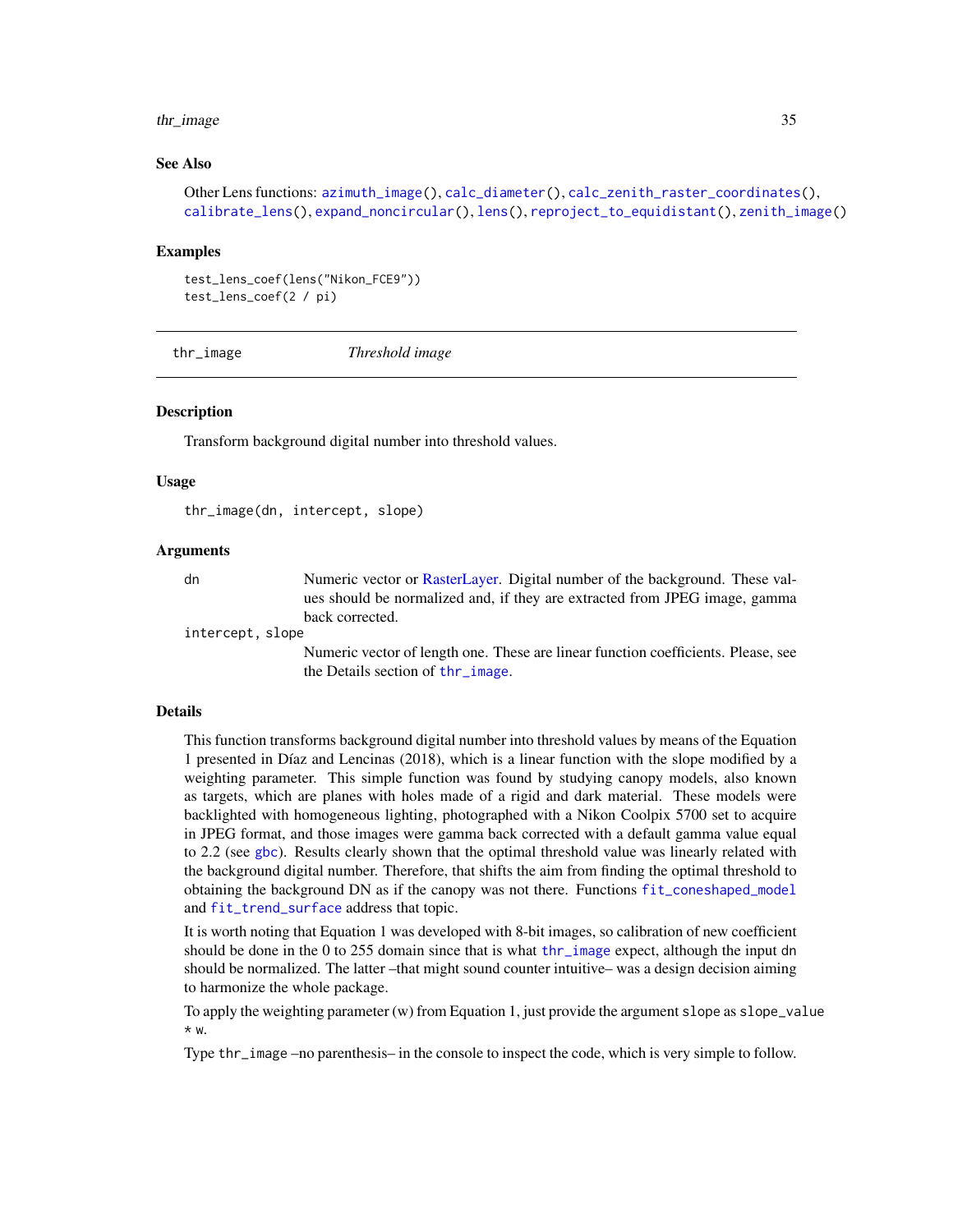# <span id="page-35-0"></span>Value

An object of the same class and dimensions than dn.

# References

Díaz GM, Lencinas JD (2018). "Model-based local thresholding for canopy hemispherical photography." *Canadian Journal of Forest Research*, 48(10), 1204–1216. doi: [10.1139/cjfr20180006.](https://doi.org/10.1139/cjfr-2018-0006)

# See Also

[normalize](#page-23-1), [gbc](#page-17-1), [apply\\_thr](#page-1-1) and [regional\\_thresholding](#page-28-1).

```
Other MBLT functions: find_sky_pixels(), fit_coneshaped_model(), fit_trend_surface(),
ootb_mblt()
```
# Examples

thr\_image(gbc(125), -8, 1)

<span id="page-35-1"></span>write\_bin *Write binarized images*

#### Description

Wrapper functions for [writeRaster](#page-0-0).

#### Usage

```
write_bin(bin, path)
```
# Arguments

| bin  | RasterLayer.                                                |
|------|-------------------------------------------------------------|
| path | Character vector of length one. Path for writing the image. |

# Value

No return value. Called for side effects.

# See Also

#### [read\\_bin](#page-26-1)

```
Other Tools functions: apply_thr(), extract_feature(), gbc(), masking(), normalize(),
read_bin(), read_caim(), regional_thresholding(), write_caim()
```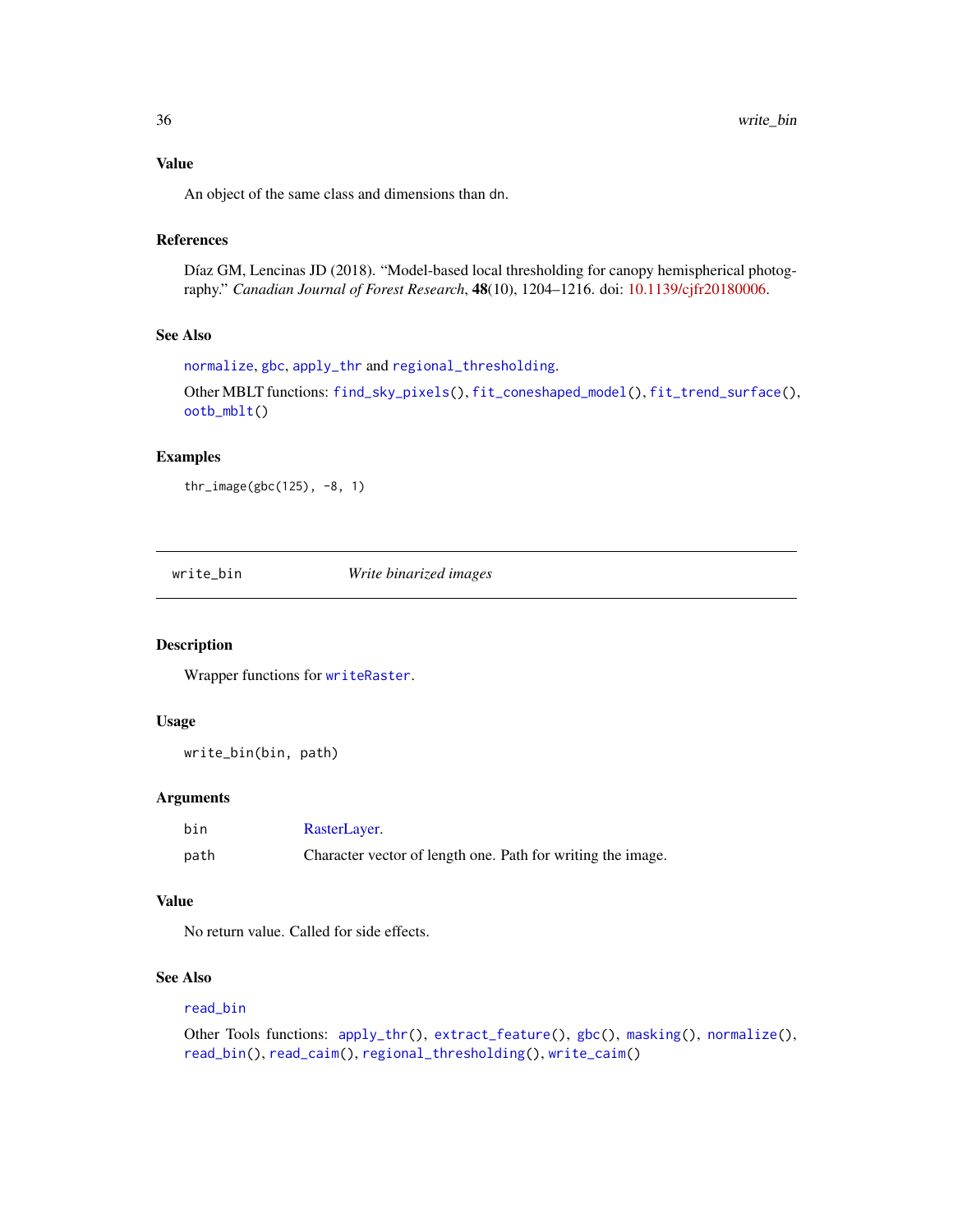# <span id="page-36-0"></span>write\_caim 37

# Examples

```
## Not run:
z <- zenith_image(1000, lens())
m \leftarrow !is.na(z)
my_file <- file.path(tmpDir(), "mask")
write_bin(m, my_file)
extension(my_file) <- "tif"
m_from_disk <- read_bin(my_file)
plot(m - m_from_disk)
```
## End(Not run)

<span id="page-36-1"></span>write\_caim *Write canopy image*

# Description

Wrapper function for [writeRaster](#page-0-0).

# Usage

write\_caim(caim, path, bit\_depth)

#### Arguments

| caim      | Raster.                                                     |
|-----------|-------------------------------------------------------------|
| path      | Character vector of length one. Path for writing the image. |
| bit_depth | Numeric vector of length one.                               |

#### Value

No return value. Called for side effects.

#### See Also

```
write_bin
```

```
Other Tools functions: apply_thr(), extract_feature(), gbc(), masking(), normalize(),
read_bin(), read_caim(), regional_thresholding(), write_bin()
```
# Examples

```
## Not run:
caim \le read_caim() %\gg% normalize(., 0, 255)
write_caim(caim * 2^8, file.path(tmpDir(), "test_8bit"), 8)
write_caim(caim * 2^16, file.path(tmpDir(), "test_16bit"), 16)
```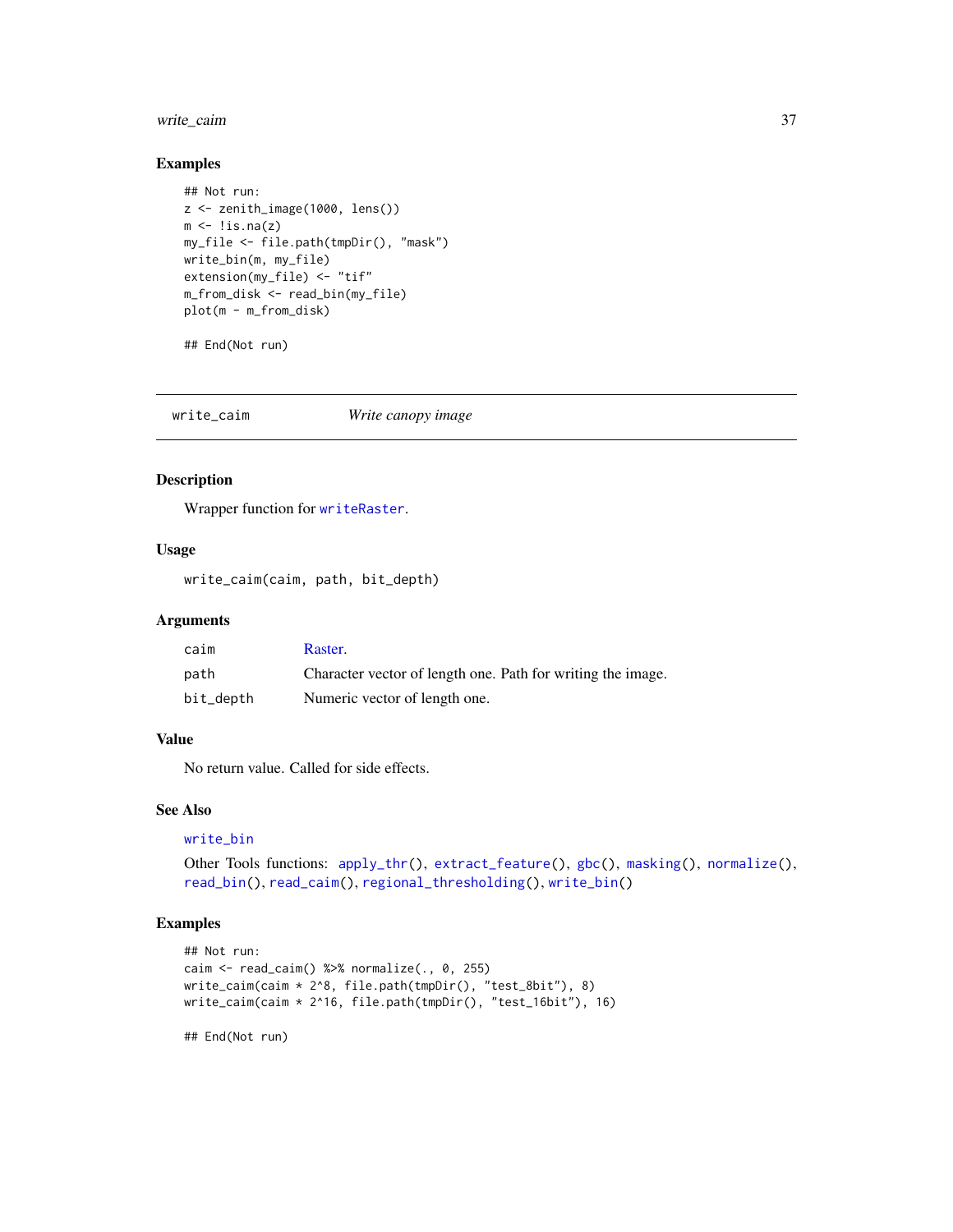<span id="page-37-1"></span><span id="page-37-0"></span>zenith\_image *Zenith image*

# Description

Built a single layer image with zenith angles values.

# Usage

zenith\_image(diameter, lens\_coef)

# Arguments

| diameter  | Numeric vector of length one. Diameter in pixels.                        |
|-----------|--------------------------------------------------------------------------|
| lens_coef | Numeric vector. Polynomial coefficients of the lens projection function. |

# Value

An object of class [RasterLayer](#page-0-0) of zenith angles in degrees, showing a complete hemispherical view, with the zenith on the center.

# See Also

```
Other Lens functions: azimuth_image(), calc_diameter(), calc_zenith_raster_coordinates(),
calibrate_lens(), expand_noncircular(), lens(), reproject_to_equidistant(), test_lens_coef()
```
# Examples

```
z <- zenith_image(1490, lens("Nikon_FCE9"))
plot(z)
```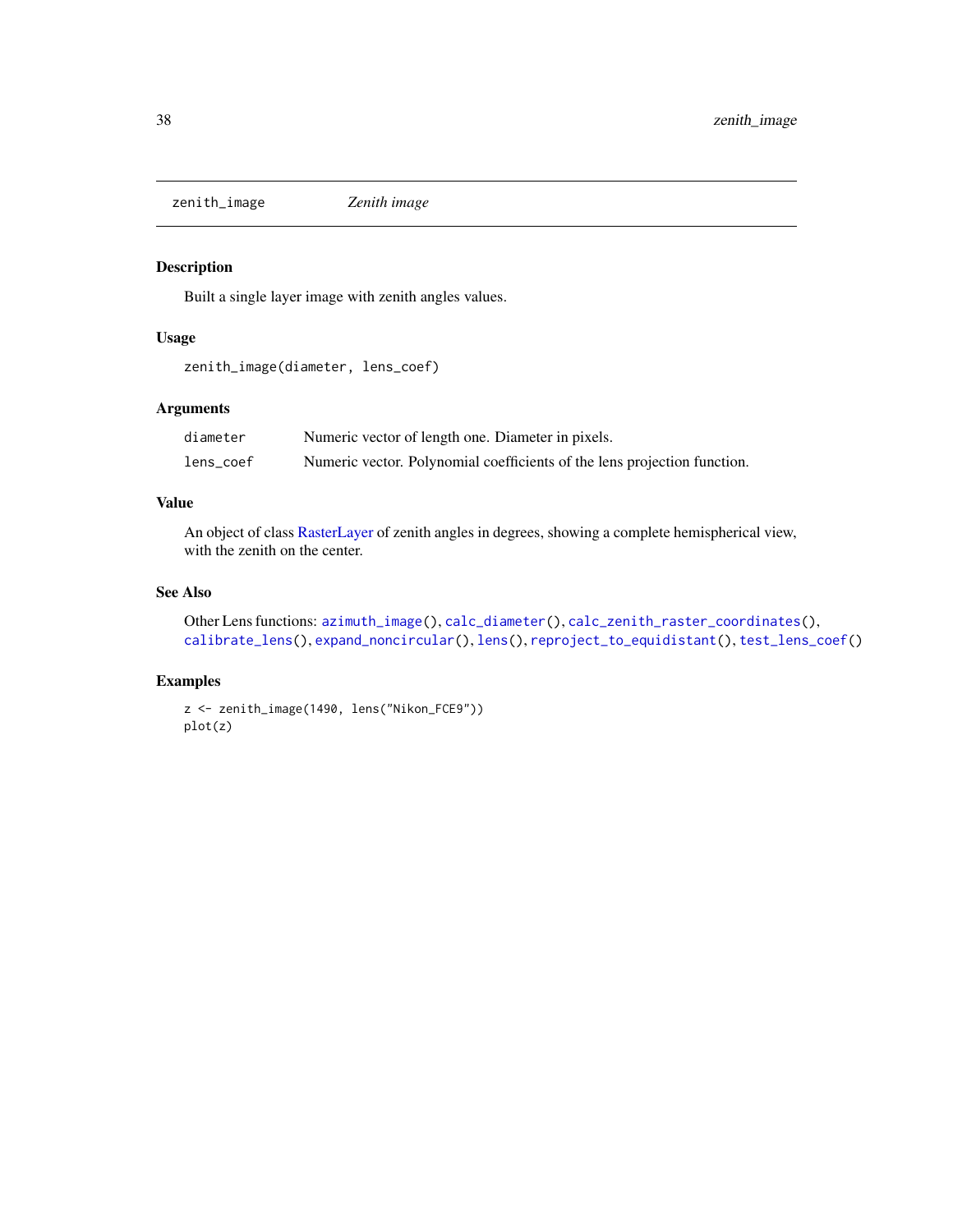# <span id="page-38-0"></span>**Index**

∗ Fuzzy logic functions enhance\_caim, [8](#page-7-0) local\_fuzzy\_thresholding, [20](#page-19-0) membership\_to\_color, [23](#page-22-0) ∗ Lens functions azimuth\_image, [3](#page-2-0) calc\_diameter, [4](#page-3-0) calc\_zenith\_raster\_coordinates, [5](#page-4-0) calibrate\_lens, [7](#page-6-0) expand\_noncircular, [10](#page-9-0) lens, [19](#page-18-0) reproject\_to\_equidistant, [31](#page-30-0) test\_lens\_coef, [34](#page-33-0) zenith\_image, [38](#page-37-0) ∗ MBLT functions find\_sky\_pixels, [12](#page-11-0) fit\_coneshaped\_model, [13](#page-12-0) fit\_trend\_surface, [15](#page-14-0) ootb\_mblt, [25](#page-24-0) thr\_image, [35](#page-34-0) ∗ Segmentation functions mask\_hs, [22](#page-21-0) rings\_segmentation, [32](#page-31-0) sectors\_segmentation, [32](#page-31-0) sky\_grid\_segmentation, [33](#page-32-0) ∗ Tools functions apply\_thr, [2](#page-1-0) extract\_feature, [11](#page-10-0) gbc, [18](#page-17-0) masking, [21](#page-20-0) normalize, [24](#page-23-0) read\_bin, [27](#page-26-0) read\_caim, [27](#page-26-0) regional\_thresholding, [29](#page-28-0) write\_bin, [36](#page-35-0) write\_caim, [37](#page-36-0) aggregate, *[16](#page-15-0)* apply\_thr, [2,](#page-1-0) *[11](#page-10-0)*, *[18](#page-17-0)*, *[22](#page-21-0)*, *[25](#page-24-0)*, *[27,](#page-26-0) [28](#page-27-0)*, *[30](#page-29-0)*, *[36,](#page-35-0) [37](#page-36-0)* auto\_thresh, *[20](#page-19-0)*, *[30](#page-29-0)*

azimuth\_image, [3,](#page-2-0) *[5,](#page-4-0) [6](#page-5-0)*, *[8](#page-7-0)*, *[10](#page-9-0)*, *[12,](#page-11-0) [13](#page-12-0)*, *[19](#page-18-0)*, *[22](#page-21-0)*, *[25](#page-24-0)*, *[31](#page-30-0)*, *[33](#page-32-0)*, *[35](#page-34-0)*, *[38](#page-37-0)* calc\_diameter, *[4](#page-3-0)*, [4,](#page-3-0) *[6](#page-5-0)*, *[8](#page-7-0)*, *[10](#page-9-0)*, *[19](#page-18-0)*, *[31](#page-30-0)*, *[35](#page-34-0)*, *[38](#page-37-0)* calc\_zenith\_raster\_coordinates, *[4,](#page-3-0) [5](#page-4-0)*, [5,](#page-4-0) *[8](#page-7-0)*, *[10](#page-9-0)*, *[19](#page-18-0)*, *[31](#page-30-0)*, *[35](#page-34-0)*, *[38](#page-37-0)* calibrate\_lens, *[4](#page-3-0)[–6](#page-5-0)*, [7,](#page-6-0) *[10](#page-9-0)*, *[19](#page-18-0)*, *[31](#page-30-0)*, *[35](#page-34-0)*, *[38](#page-37-0)* color, *[9](#page-8-0)*, *[23](#page-22-0)* detectCores, *[14](#page-13-0)* enhance\_caim, [8,](#page-7-0) *[21](#page-20-0)*, *[24](#page-23-0)* expand\_noncircular, *[4](#page-3-0)[–6](#page-5-0)*, *[8](#page-7-0)*, [10,](#page-9-0) *[19](#page-18-0)*, *[31](#page-30-0)*, *[35](#page-34-0)*, *[38](#page-37-0)* extract\_feature, *[3](#page-2-0)*, [11,](#page-10-0) *[18](#page-17-0)*, *[22](#page-21-0)*, *[25](#page-24-0)*, *[27,](#page-26-0) [28](#page-27-0)*, *[30](#page-29-0)*, *[36,](#page-35-0) [37](#page-36-0)* find\_sky\_pixels, [12,](#page-11-0) *[14](#page-13-0)*, *[16](#page-15-0)*, *[25,](#page-24-0) [26](#page-25-0)*, *[36](#page-35-0)* fit\_coneshaped\_model, *[12](#page-11-0)*, [13,](#page-12-0) *[16,](#page-15-0) [17](#page-16-0)*, *[25,](#page-24-0) [26](#page-25-0)*, *[35,](#page-34-0) [36](#page-35-0)* fit\_trend\_surface, *[12](#page-11-0)*, *[14](#page-13-0)*, [15,](#page-14-0) *[17](#page-16-0)*, *[25,](#page-24-0) [26](#page-25-0)*, *[35,](#page-34-0) [36](#page-35-0)* fix\_predicted\_sky, [17,](#page-16-0) *[26](#page-25-0)* gbc, *[3](#page-2-0)*, *[9](#page-8-0)*, *[11](#page-10-0)*, [18,](#page-17-0) *[22](#page-21-0)*, *[25](#page-24-0)*, *[27](#page-26-0)[–30](#page-29-0)*, *[35](#page-34-0)[–37](#page-36-0)* lens, *[4–](#page-3-0)[6](#page-5-0)*, *[8](#page-7-0)*, *[10](#page-9-0)*, [19,](#page-18-0) *[31](#page-30-0)*, *[35](#page-34-0)*, *[38](#page-37-0)* lm, *[14](#page-13-0)* local\_fuzzy\_thresholding, *[9](#page-8-0)*, [20,](#page-19-0) *[24](#page-23-0)* mask\_hs, *[9](#page-8-0)*, *[15](#page-14-0)*, *[20](#page-19-0)[–22](#page-21-0)*, [22,](#page-21-0) *[32](#page-31-0)[–34](#page-33-0)* masking, *[3](#page-2-0)*, *[11](#page-10-0)*, *[18](#page-17-0)*, [21,](#page-20-0) *[23](#page-22-0)*, *[25](#page-24-0)*, *[27,](#page-26-0) [28](#page-27-0)*, *[30](#page-29-0)*, *[36,](#page-35-0) [37](#page-36-0)* masking,RasterLayer-method *(*masking*)*, [21](#page-20-0) masking,RasterStackBrick-method *(*masking*)*, [21](#page-20-0) membership\_to\_color, *[9](#page-8-0)*, *[20,](#page-19-0) [21](#page-20-0)*, [23](#page-22-0) normalize, *[3](#page-2-0)*, *[11](#page-10-0)[–13](#page-12-0)*, *[15](#page-14-0)*, *[18](#page-17-0)*, *[20](#page-19-0)[–22](#page-21-0)*, [24,](#page-23-0) *[25](#page-24-0)*, *[27](#page-26-0)[–30](#page-29-0)*, *[36,](#page-35-0) [37](#page-36-0)* ootb\_mblt, *[12](#page-11-0)*, *[14](#page-13-0)*, *[16](#page-15-0)*, [25,](#page-24-0) *[36](#page-35-0)*